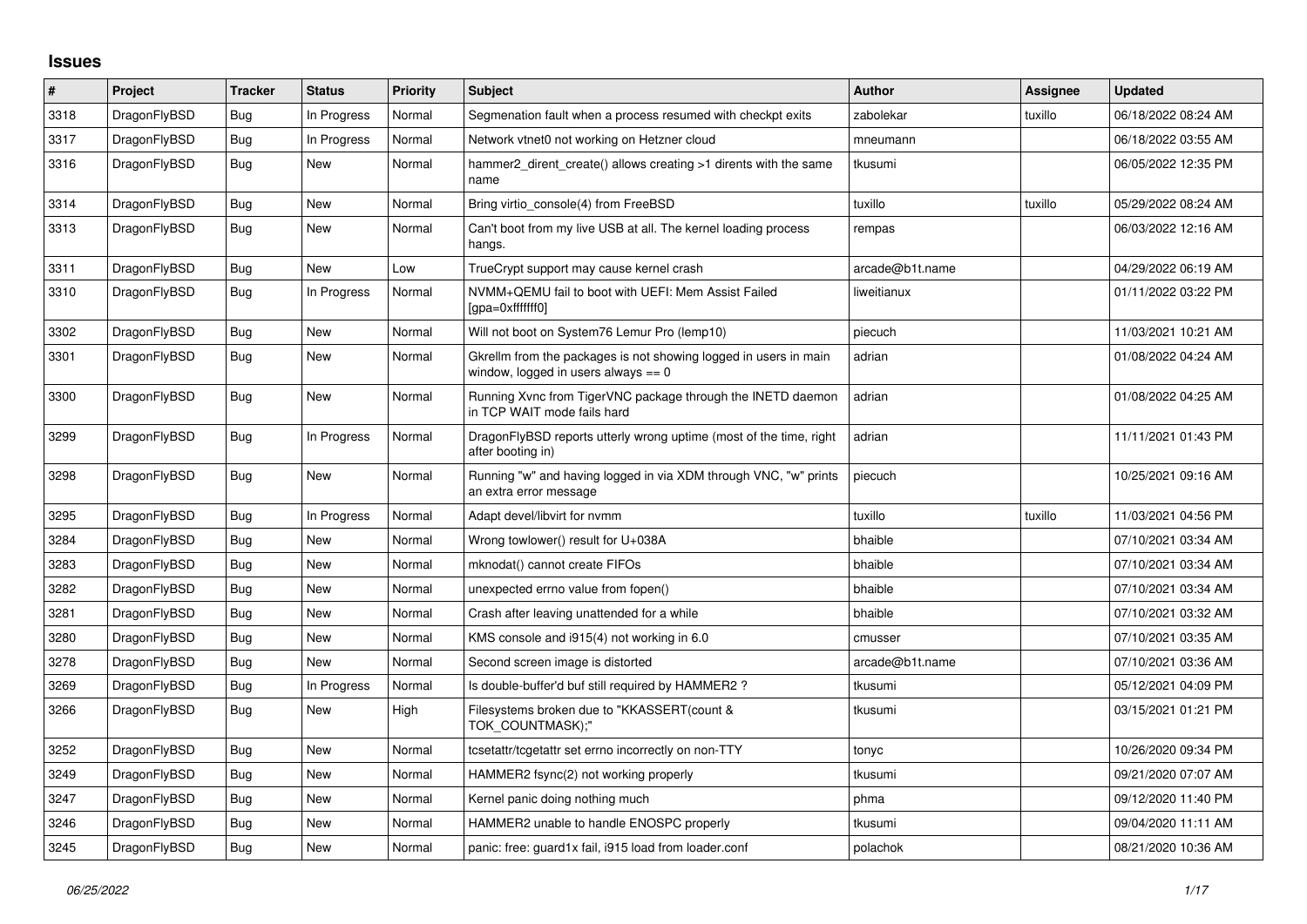| $\sharp$ | Project      | <b>Tracker</b> | <b>Status</b> | <b>Priority</b> | Subject                                                                                                                                                     | Author            | <b>Assignee</b> | <b>Updated</b>      |
|----------|--------------|----------------|---------------|-----------------|-------------------------------------------------------------------------------------------------------------------------------------------------------------|-------------------|-----------------|---------------------|
| 3243     | DragonFlyBSD | <b>Bug</b>     | New           | Normal          | SMART status not reported properly for SSD disks                                                                                                            | daftaupe          |                 | 09/09/2020 11:03 PM |
| 3240     | DragonFlyBSD | <b>Bug</b>     | <b>New</b>    | High            | compile error because of openssl with /usr/dports/security/rhash for<br>mysql 8 install                                                                     | <b>UlasSAYGIN</b> |                 | 06/04/2020 08:05 AM |
| 3239     | DragonFlyBSD | Bug            | <b>New</b>    | Normal          | unable to SIGKILL glitched emacs                                                                                                                            | piecuch           |                 | 05/26/2020 03:30 AM |
| 3238     | DragonFlyBSD | <b>Bug</b>     | New           | Normal          | race conditions when printing from vkernel console                                                                                                          | piecuch           |                 | 05/19/2020 02:50 PM |
| 3235     | DragonFlyBSD | <b>Bug</b>     | <b>New</b>    | Normal          | Kernel panic in devfs_vnops.c                                                                                                                               | mneumann          |                 | 04/28/2020 07:00 AM |
| 3231     | DragonFlyBSD | Bug            | <b>New</b>    | Normal          | wifi drops on 5.8                                                                                                                                           | tse               |                 | 04/06/2020 05:08 AM |
| 3228     | DragonFlyBSD | <b>Bug</b>     | <b>New</b>    | Low             | pfi kif unref: state refcount $\leq$ 0 in dmesq                                                                                                             | justin            |                 | 03/05/2021 06:39 AM |
| 3226     | DragonFlyBSD | <b>Bug</b>     | New           | Normal          | Xorg freezes in vm: thread stuck in "objtrm1"                                                                                                               | peeter            |                 | 04/08/2020 02:10 AM |
| 3225     | DragonFlyBSD | Bug            | <b>New</b>    | Normal          | nfsd freeze when using qemu                                                                                                                                 | tse               |                 | 03/17/2020 11:52 AM |
| 3224     | DragonFlyBSD | <b>Bug</b>     | New           | Normal          | Kernel panic when trying to ping6                                                                                                                           | zhtw              |                 | 03/08/2020 08:55 AM |
| 3222     | DragonFlyBSD | <b>Bug</b>     | <b>New</b>    | Normal          | gcc - undefined reference to '__atomic_load' (missing libatomic?)                                                                                           | mneumann          |                 | 02/08/2020 02:45 AM |
| 3219     | DragonFlyBSD | <b>Bug</b>     | <b>New</b>    | Normal          | x11/xorg port can not be build                                                                                                                              | <b>UlasSAYGIN</b> |                 | 03/31/2020 08:57 AM |
| 3218     | DragonFlyBSD | <b>Bug</b>     | New           | Normal          | Kernel panics are not sent to comconsole when booted over EFI                                                                                               | mqudsi            |                 | 12/02/2019 08:52 PM |
| 3217     | DragonFlyBSD | Bug            | New           | Normal          | rescue tools: make install fails if rescue folder doesn't exist                                                                                             | t_dfbsd           |                 | 11/27/2019 08:16 PM |
| 3215     | DragonFlyBSD | <b>Bug</b>     | New           | Normal          | Hang in tcdrain(3) after write(3)                                                                                                                           | noloader          |                 | 11/25/2019 03:08 PM |
| 3209     | DragonFlyBSD | <b>Bug</b>     | <b>New</b>    | Normal          | svc has some minor bugs                                                                                                                                     | arcade@b1t.name   |                 | 10/24/2019 09:08 AM |
| 3208     | DragonFlyBSD | <b>Bug</b>     | New           | Normal          | Crash related to nfsd                                                                                                                                       | tse               |                 | 06/11/2020 05:52 AM |
| 3205     | DragonFlyBSD | Bug            | Feedback      | High            | Go compiler net test failing                                                                                                                                | t dfbsd           | tuxillo         | 05/10/2021 02:45 AM |
| 3199     | DragonFlyBSD | <b>Bug</b>     | New           | Normal          | PFS label not found panic                                                                                                                                   | tse               |                 | 08/21/2019 03:51 AM |
| 3197     | DragonFlyBSD | <b>Bug</b>     | <b>New</b>    | Normal          | DragonFly upgrades                                                                                                                                          | tse               |                 | 04/18/2020 04:18 PM |
| 3196     | DragonFlyBSD | <b>Bug</b>     | New           | Normal          | test issue after redmine upgrade (2)                                                                                                                        | tuxillo           |                 | 07/05/2019 04:33 AM |
| 3194     | DragonFlyBSD | Bug            | New           | High            | Hammer kernel crash on mirror-stream of PFS after upgrade<br>(assertion "cursor->flags &<br>HAMMER_CURSOR_ITERATE_CHECK" failed in<br>hammer_btree_iterate) | Anonymous         |                 | 06/29/2019 01:32 PM |
| 3189     | DragonFlyBSD | Bug            | New           | Normal          | Allow DragonFly Mail Agent to accept an alternate config via<br>command line switch                                                                         | iang              |                 | 08/16/2021 12:42 AM |
| 3184     | DragonFlyBSD | <b>Bug</b>     | <b>New</b>    | Normal          | tsleep(9) return value when PCATCH specified                                                                                                                | tkusumi           |                 | 04/03/2019 06:49 AM |
| 3170     | DragonFlyBSD | <b>Bug</b>     | New           | Normal          | repeatable nfsd crash                                                                                                                                       | tse               |                 | 06/11/2020 05:52 AM |
| 3165     | DragonFlyBSD | <b>Bug</b>     | <b>New</b>    | Normal          | Looping at boot time                                                                                                                                        | gop               |                 | 12/28/2018 01:04 PM |
| 3157     | DragonFlyBSD | <b>Bug</b>     | New           | Normal          | TP-Link UE300 not working in 5.2-RELEASE                                                                                                                    | tuxillo           |                 | 11/15/2018 02:08 PM |
| 3152     | DragonFlyBSD | Bug            | Feedback      | Normal          | Console's size in ttyv0 and single user mode is sticking to 80x25,<br>while ttyv1 can make use of the whole screen                                          | overtime          |                 | 02/24/2019 01:08 AM |
| 3143     | DragonFlyBSD | Bug            | New           | Normal          | assertion "0" failed in hammer2_inode_xop_chain_sync                                                                                                        | cbin              |                 | 07/18/2018 12:50 PM |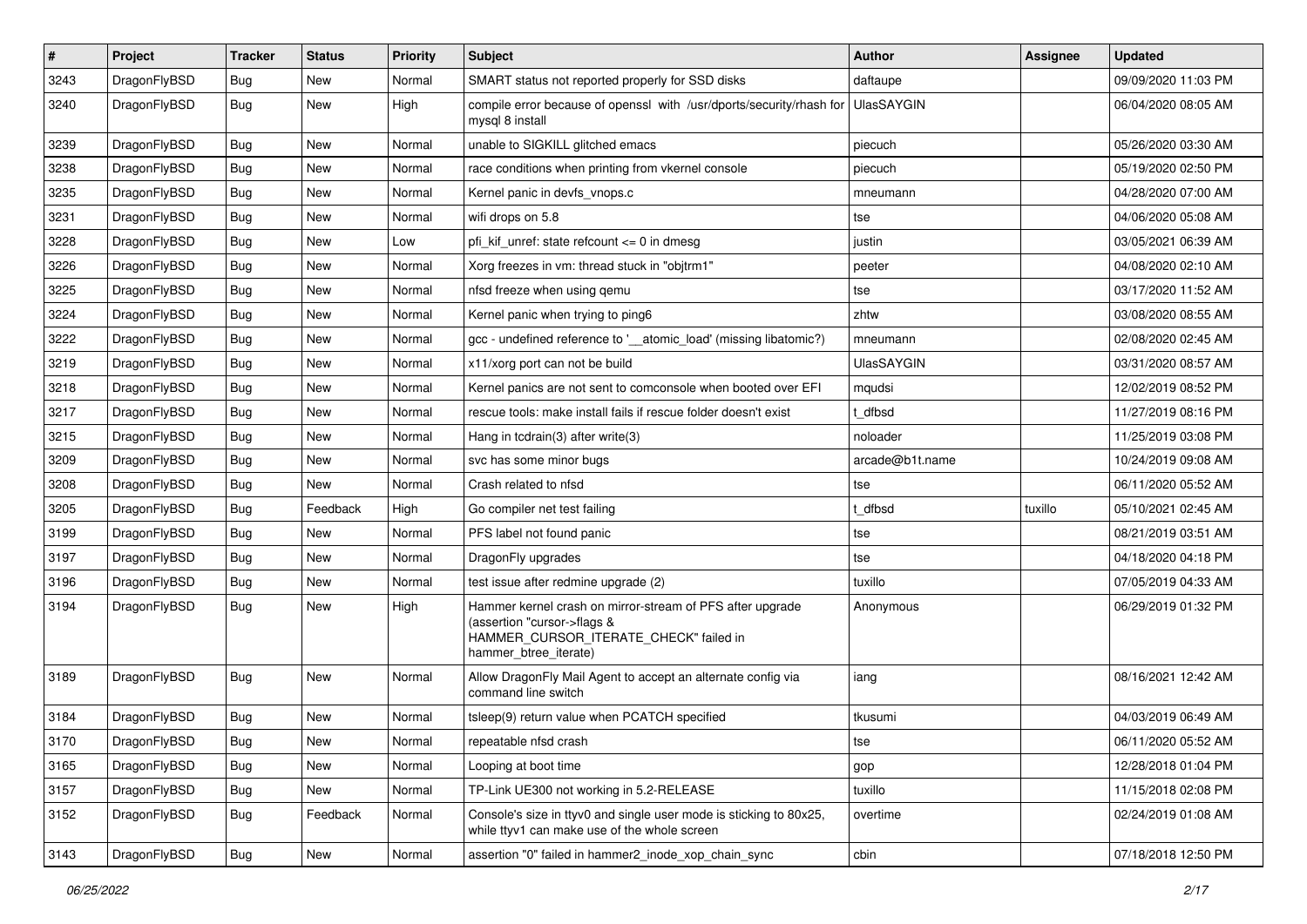| #    | Project      | <b>Tracker</b> | <b>Status</b> | <b>Priority</b> | Subject                                                                                                   | Author                 | <b>Assignee</b> | <b>Updated</b>      |
|------|--------------|----------------|---------------|-----------------|-----------------------------------------------------------------------------------------------------------|------------------------|-----------------|---------------------|
| 3141 | DragonFlyBSD | Bug            | New           | Normal          | dhclient blocks boot process                                                                              | rowo                   |                 | 12/16/2018 11:01 AM |
| 3139 | DragonFlyBSD | Bug            | <b>New</b>    | Normal          | USB Mouse Does Not Work in DragonflyBSD guest on VirtualBox                                               | chiguy1256             |                 | 06/24/2018 10:14 PM |
| 3134 | DragonFlyBSD | Bug            | <b>New</b>    | Normal          | RFC 3021 (/31 networks) appear to be unsupported                                                          | jailbird               |                 | 05/16/2018 11:03 PM |
| 3132 | DragonFlyBSD | Bug            | New           | Low             | unifdef mined                                                                                             | bcallah                |                 | 04/26/2018 08:34 PM |
| 3129 | DragonFlyBSD | Bug            | <b>New</b>    | High            | Kernel panic with 5.2.0 on A2SDi-4C-HLN4F                                                                 | stateless              |                 | 04/24/2018 12:50 AM |
| 3124 | DragonFlyBSD | Bug            | New           | High            | DragonFlyBSD 5.0.2 with Hammer2 with UEFI install doesn't boot                                            | wiesl                  |                 | 06/18/2019 05:07 AM |
| 3120 | DragonFlyBSD | Bug            | New           | Normal          | Intel AC 8260 firmware does not load                                                                      | Vintodrimmer           |                 | 08/28/2018 03:30 AM |
| 3117 | DragonFlyBSD | Bug            | New           | Normal          | Problem with colours if "intel" video-driver used                                                         | dpostolov              |                 | 01/07/2018 11:35 PM |
| 3116 | DragonFlyBSD | <b>Bug</b>     | New           | Normal          | da0 detects on very big volume if to _remove_ usb install stick and<br>reboot on Intel NUC5PPYH           | dpostolov              |                 | 01/07/2018 09:40 PM |
| 3113 | DragonFlyBSD | <b>Bug</b>     | In Progress   | Urgent          | Booting vKernel fails due being out of swap space                                                         | tcullen                |                 | 05/11/2021 04:14 AM |
| 3111 | DragonFlyBSD | <b>Bug</b>     | In Progress   | High            | Mouse lags every second heavily under X11                                                                 | mneumann               |                 | 12/12/2017 09:46 PM |
| 3110 | DragonFlyBSD | Bug            | <b>New</b>    | Normal          | crash with ipfw3 under load                                                                               | bnegre82               |                 | 12/09/2017 06:22 AM |
| 3107 | DragonFlyBSD | <b>Bug</b>     | New           | Low             | ACPI interrupt storm when loading i915 on Lenovo T460                                                     | oyvinht                |                 | 07/15/2020 07:01 AM |
| 3101 | DragonFlyBSD | <b>Bug</b>     | <b>New</b>    | Low             | PFI CGI install not working in dragonflybsd 5.0.1 USB install                                             | bnegre82               |                 | 05/11/2021 04:14 AM |
| 3089 | DragonFlyBSD | <b>Bug</b>     | In Progress   | Normal          | vtnet(4) - disable TCP checksum offload by default                                                        | jlane                  | vadaszi         | 05/11/2021 04:14 AM |
| 3076 | DragonFlyBSD | <b>Bug</b>     | <b>New</b>    | Normal          | sys/dev/netif/ig_hal/e1000_ich8lan.c:1594: sanity checking mixup?                                         | dcb                    |                 | 10/11/2017 01:58 AM |
| 3052 | DragonFlyBSD | Bug            | New           | Normal          | panic DragonFly v4.8.1-RELEASE by mounting a malformed NTFS<br>image [64.000]                             | open.source@ribose.com |                 | 08/14/2017 03:22 AM |
| 3051 | DragonFlyBSD | Bug            | New           | Normal          | panic DragonFly v4.8.1-RELEASE by mounting a malformed NTFS<br>image [12.000]                             | open.source@ribose.com |                 | 08/14/2017 03:20 AM |
| 3049 | DragonFlyBSD | Bug            | New           | Normal          | panic DragonFly v4.8.1-RELEASE by mounting a malformed<br>msdosfs image [12.128]                          | open.source@ribose.com |                 | 08/14/2017 02:53 AM |
| 3047 | DragonFlyBSD | Bug            | <b>New</b>    | Normal          | HAMMER critical write error                                                                               | samuel                 |                 | 06/19/2019 09:50 AM |
| 3036 | DragonFlyBSD | <b>Bug</b>     | <b>New</b>    | Normal          | panic in icmp_redirect_start() ASSERT_IN_NETISR(0)                                                        | tautolog               |                 | 05/11/2017 07:27 PM |
| 3035 | DragonFlyBSD | <b>Bug</b>     | New           | Normal          | panic: assertion "cpu $>= 0$ && cpu < ncpus" failed in netisr cpuport<br>at /usr/src/sys/net/netisr2.h:87 | masu                   |                 | 05/11/2017 01:24 AM |
| 3029 | DragonFlyBSD | Bug            | New           | Normal          | Running DflyBSD 4.8 on FreeBSD bhyve as a guest                                                           | iron                   |                 | 05/13/2022 04:33 AM |
| 3028 | DragonFlyBSD | Bug            | In Progress   | Normal          | installer: confusion of set/get disk encryption passphrase dialogs                                        | liweitianux            | tuxillo         | 06/03/2022 05:13 PM |
| 3025 | DragonFlyBSD | <b>Bug</b>     | <b>New</b>    | Normal          | sys/dev/powermng/powernow/powernow.c:284: bad comparison ?                                                | dcb                    |                 | 09/23/2017 07:45 AM |
| 3024 | DragonFlyBSD | <b>Bug</b>     | <b>New</b>    | Low             | sys/dev/netif/wi/if_wi.c:1090]: (style) Redundant condition                                               | dcb                    |                 | 04/11/2017 11:56 AM |
| 3022 | DragonFlyBSD | <b>Bug</b>     | New           | Normal          | sys/dev/netif/ath/ath/if ath.c:2142: strange bitmask?                                                     | dcb                    |                 | 04/11/2017 11:49 AM |
| 3021 | DragonFlyBSD | Bug            | In Progress   | Normal          | sys/dev/drm/i915/i915_gem_stolen.c:115]: (error) Signed integer<br>overflow for expression '65535<<20'    | dcb                    |                 | 04/11/2017 12:46 PM |
| 3018 | DragonFlyBSD | <b>Bug</b>     | New           | Normal          | sys/bus/u4b/wlan/if_run.c:5464]: (style) Redundant condition                                              | dcb                    |                 | 04/11/2017 11:26 AM |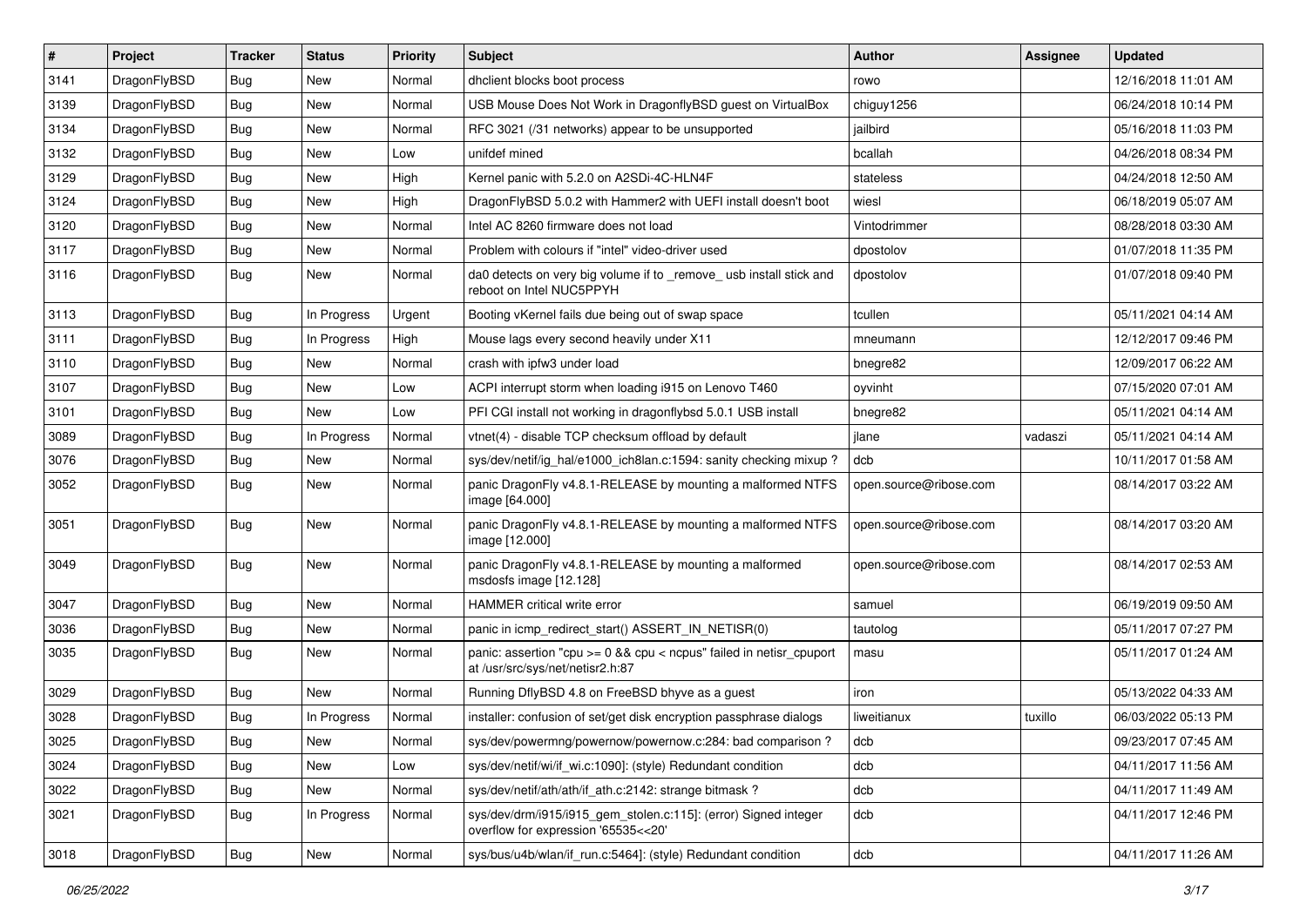| $\pmb{\#}$ | Project      | <b>Tracker</b> | <b>Status</b> | <b>Priority</b> | Subject                                                                                                       | Author          | Assignee | <b>Updated</b>      |
|------------|--------------|----------------|---------------|-----------------|---------------------------------------------------------------------------------------------------------------|-----------------|----------|---------------------|
| 3011       | DragonFlyBSD | Bug            | In Progress   | Normal          | dragonfly/sys/dev/netif/re/re.c: suspicious code ?                                                            | dcb             |          | 07/29/2017 01:26 AM |
| 3006       | DragonFlyBSD | Bug            | New           | Normal          | boot0cfg: panic in kern_udev.c in function _udev_dict_set_cstr when<br>installing in VirtualBox               | MichiGreat      |          | 04/01/2017 02:22 PM |
| 2994       | DragonFlyBSD | Bug            | <b>New</b>    | Normal          | Intermittent boot hangs after git: hammer - HAMMER Version 7                                                  | davshao         |          | 03/30/2017 02:06 PM |
| 2972       | DragonFlyBSD | <b>Bug</b>     | <b>New</b>    | Normal          | ipfw3 "deny to me" does not work correctly                                                                    | mneumann        |          | 12/27/2016 12:11 PM |
| 2970       | DragonFlyBSD | Bug            | New           | Normal          | kernel 4.7: "Is -I" causes panic on UDF filesystem: "bgetvp -<br>overlapping buffer"                          | peeter          |          | 12/21/2016 02:46 AM |
| 2958       | DragonFlyBSD | <b>Bug</b>     | Feedback      | Normal          | Hammer FS dies during pruning after massive write load                                                        | neilb           |          | 10/11/2016 04:20 AM |
| 2957       | DragonFlyBSD | Bug            | Feedback      | Normal          | swapoff -a followed by swapon -a doesn't give your swap back                                                  | neilb           |          | 10/09/2016 04:17 AM |
| 2936       | DragonFlyBSD | Bug            | <b>New</b>    | Normal          | loader.efi crashes while loading kernel                                                                       | spaceille       |          | 08/20/2016 06:17 AM |
| 2931       | DragonFlyBSD | Bug            | <b>New</b>    | Low             | 'gdb' of 'vkernel' unable to print backtrace                                                                  | tofergus        |          | 07/26/2016 01:51 PM |
| 2930       | DragonFlyBSD | Bug            | <b>New</b>    | High            | 'objcache' causes panic during 'nfs_readdir'                                                                  | tofergus        |          | 07/26/2016 01:09 PM |
| 2924       | DragonFlyBSD | Bug            | New           | Normal          | cat -v fails to tag characters in extended table with M- prefix with<br>some locales                          | sevan           |          | 07/11/2016 07:18 AM |
| 2917       | DragonFlyBSD | Bug            | New           | Normal          | da8: reading primary partition table: error accessing offset<br>000000000000 for 512                          | liweitianux     |          | 05/11/2021 08:43 PM |
| 2915       | DragonFlyBSD | Bug            | <b>New</b>    | High            | Hammer mirror-copy problem                                                                                    | dfbsd           |          | 08/25/2016 05:28 AM |
| 2898       | DragonFlyBSD | Bug            | <b>New</b>    | Normal          | <b>HAMMER</b> panic                                                                                           | pavalos         |          | 11/03/2018 07:05 AM |
| 2892       | DragonFlyBSD | Bug            | <b>New</b>    | Normal          | swap pager:indefinite wait bufferf error                                                                      | <b>Ihmwzy</b>   |          | 02/21/2016 10:32 PM |
| 2891       | DragonFlyBSD | Bug            | <b>New</b>    | Normal          | Kernel panic in IEEE802.11 related code                                                                       | shamaz          |          | 05/29/2016 05:49 PM |
| 2890       | DragonFlyBSD | <b>Bug</b>     | New           | Normal          | not able to boot usb installer on Toshiba Chromebook 2                                                        | johnnywhishbone |          | 02/22/2016 03:42 AM |
| 2887       | DragonFlyBSD | Bug            | New           | Low             | Missing extattr_namespace_to_string and<br>extattr_string_to_namespace functions                              | rubenk          |          | 02/06/2016 05:09 AM |
| 2886       | DragonFlyBSD | <b>Bug</b>     | <b>New</b>    | Normal          | dragonfly mail agent: sending a testmail causes high system load                                              | worf            |          | 02/05/2016 05:53 AM |
| 2882       | DragonFlyBSD | Bug            | <b>New</b>    | Low             | bridge sends packets from individual interfaces                                                               | arcade@b1t.name |          | 01/09/2016 12:43 PM |
| 2881       | DragonFlyBSD | Bug            | <b>New</b>    | Normal          | Pulseaudio hangs/resets system when starting X11                                                              | mneumann        |          | 01/09/2016 03:08 AM |
| 2878       | DragonFlyBSD | Bug            | New           | Low             | [fix] CCVER problem when using clang and cpu extensions<br>(intrinsics)                                       | arcade@b1t.name |          | 06/24/2016 04:25 AM |
| 2877       | DragonFlyBSD | <b>Bug</b>     | <b>New</b>    | Low             | sed fails when working with UTF-8 locale and non-UTF symbols                                                  | arcade@b1t.name |          | 12/30/2015 11:20 AM |
| 2874       | DragonFlyBSD | Bug            | New           | Normal          | make world DESTDIR=/emptydir fails                                                                            | pascii          |          | 12/25/2015 07:04 AM |
| 2870       | DragonFlyBSD | Bug            | New           | High            | Broken text and icons when glamor acceleration is used                                                        | 375gnu          | ftigeot  | 01/31/2016 12:13 AM |
| 2863       | DragonFlyBSD | <b>Bug</b>     | New           | Normal          | HAMMER synch tid is zero                                                                                      | shamaz          |          | 12/12/2015 11:24 PM |
| 2859       | DragonFlyBSD | <b>Bug</b>     | New           | Low             | Installer configuration menu always highlights "Select timezone", no<br>matter which step was last completed. | cgag            |          | 12/02/2015 01:54 PM |
| 2858       | DragonFlyBSD | <b>Bug</b>     | New           | Low             | Installer "Local or UTC" question should have "No" selected by<br>default.                                    | cgag            |          | 12/02/2015 01:18 PM |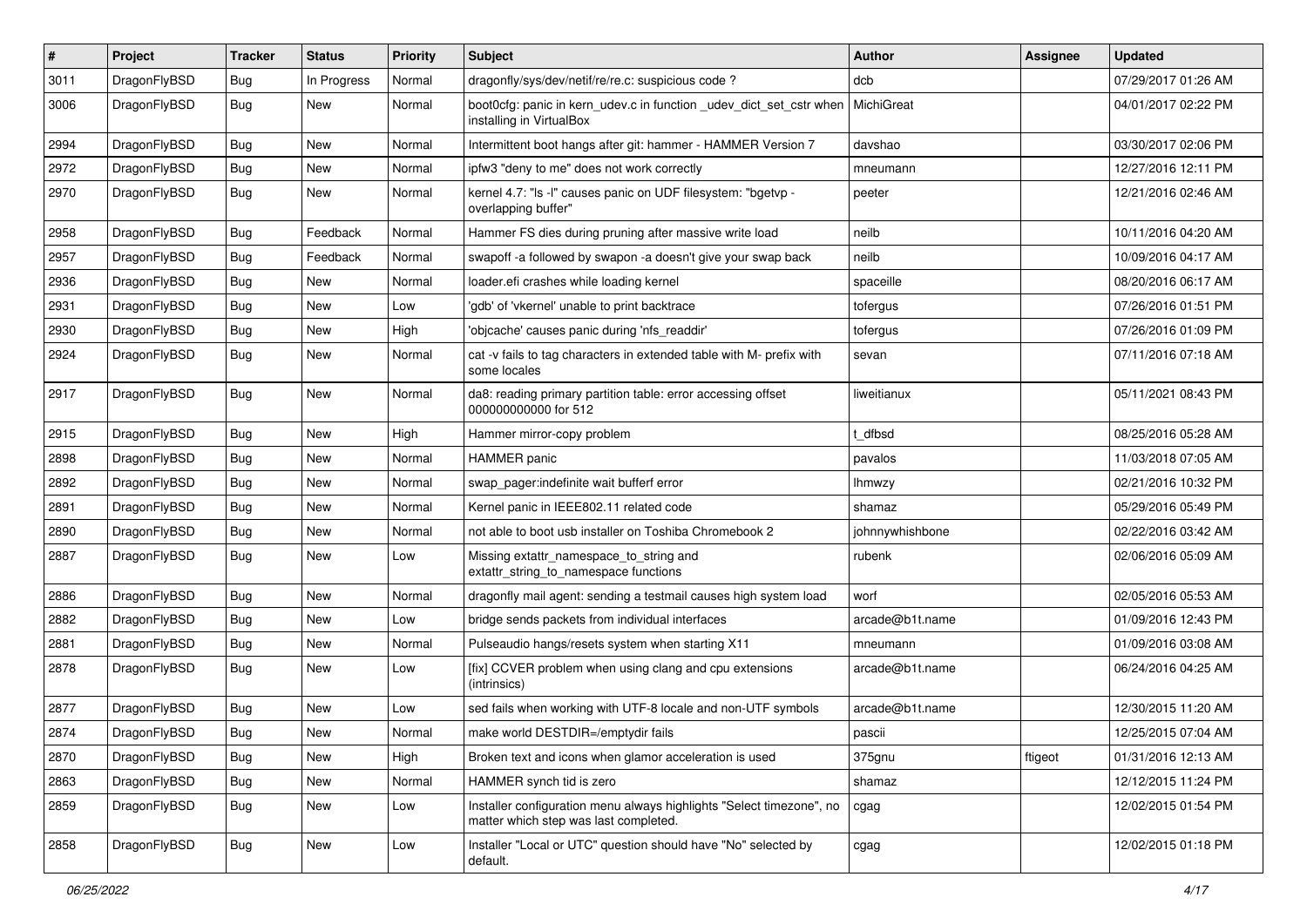| #    | Project      | <b>Tracker</b> | <b>Status</b> | <b>Priority</b> | Subject                                                                                                                                                  | Author           | <b>Assignee</b> | <b>Updated</b>      |
|------|--------------|----------------|---------------|-----------------|----------------------------------------------------------------------------------------------------------------------------------------------------------|------------------|-----------------|---------------------|
| 2857 | DragonFlyBSD | <b>Bug</b>     | <b>New</b>    | Normal          | hammer stalls via bitcoin-qt                                                                                                                             | tkusumi          |                 | 11/30/2015 06:52 AM |
| 2852 | DragonFlyBSD | <b>Bug</b>     | New           | Normal          | Hammer File System - hangs on undo during system boot / mount -<br>will not recover on DragonFlyBSD newer than 3.6.0                                     | abale            |                 | 05/11/2021 04:07 AM |
| 2840 | DragonFlyBSD | Bug            | <b>New</b>    | Normal          | wrong voltage is reported                                                                                                                                | yellowrabbit2010 |                 | 09/11/2015 06:09 PM |
| 2835 | DragonFlyBSD | Bug            | New           | Normal          | /usr/include/c++/5.0/bits/c++locale.h likes<br>POSIX C SOURCE>=200809                                                                                    | davshao          |                 | 11/18/2015 03:40 AM |
| 2828 | DragonFlyBSD | Bug            | New           | High            | On AMD APUs and Bulldozer CPUs, the machdep.cpu_idle_hlt<br>sysctl should be 3 by default                                                                | vadaszi          | vadaszi         | 05/11/2021 04:07 AM |
| 2825 | DragonFlyBSD | Bug            | <b>New</b>    | High            | 3x dhclient = hanging system (objcache exhausted)                                                                                                        | jaccovonb        | sepherosa       | 05/11/2021 03:55 AM |
| 2822 | DragonFlyBSD | Bug            | New           | Normal          | USB 3.0 stick throws "reading primary partition table: error<br>accessing offset 000[] for 152" error, while the stick works on any<br>other OS I tested | revuwa           | profmakx        | 06/29/2015 05:56 AM |
| 2820 | DragonFlyBSD | Bug            | <b>New</b>    | Normal          | TP-Link USB Wi-Fi adapter cannot be reattached to the system                                                                                             | shamaz           |                 | 05/22/2015 09:45 PM |
| 2819 | DragonFlyBSD | <b>Bug</b>     | In Progress   | Normal          | Random micro system freezes after a week of uptime                                                                                                       | ftigeot          | dillon          | 08/16/2015 08:46 PM |
| 2816 | DragonFlyBSD | <b>Bug</b>     | New           | Normal          | A multitasking process being debugged can get stuck                                                                                                      | phma             |                 | 05/19/2015 03:57 AM |
| 2812 | DragonFlyBSD | <b>Bug</b>     | New           | Normal          | Panic on Intel DE3815TYKHE                                                                                                                               | tmorp            |                 | 05/14/2015 03:14 PM |
| 2809 | DragonFlyBSD | Bug            | <b>New</b>    | Normal          | hammer mirror-stream                                                                                                                                     | masu             |                 | 04/10/2015 12:33 AM |
| 2808 | DragonFlyBSD | Bug            | New           | Normal          | X freeze by switching between X and VT - results in black screen                                                                                         | lukesky333       |                 | 05/11/2021 03:55 AM |
| 2806 | DragonFlyBSD | <b>Bug</b>     | <b>New</b>    | Normal          | failed to configure a link-local address on ath0 (errno = 22)                                                                                            | Chingyuan        |                 | 05/25/2021 01:00 AM |
| 2803 | DragonFlyBSD | <b>Bug</b>     | <b>New</b>    | Normal          | HAMMER: Warning: UNDO area too small!                                                                                                                    | ftigeot          |                 | 03/11/2015 03:42 PM |
| 2802 | DragonFlyBSD | Bug            | New           | Normal          | USB Wifi urtwn0 crash from cd boot                                                                                                                       | opvalues         |                 | 03/10/2015 01:07 AM |
| 2799 | DragonFlyBSD | <b>Bug</b>     | <b>New</b>    | Normal          | Fatal trap 12 caused by moused(8) -p/dev/cual0                                                                                                           | opvalues         |                 | 03/04/2015 11:01 PM |
| 2797 | DragonFlyBSD | Bug            | In Progress   | Low             | vkernels with & without machdep.pmap_mmu_optimize                                                                                                        | yellowrabbit2010 |                 | 11/27/2021 08:06 AM |
| 2788 | DragonFlyBSD | <b>Bug</b>     | New           | Normal          | ioctl GSLICEINFO: Not working for vnode slice                                                                                                            | mneumann         |                 | 02/12/2015 07:49 AM |
| 2746 | DragonFlyBSD | <b>Bug</b>     | New           | Normal          | some fraction of xterms started from the xmonad window manager<br>get killed with SIGALRM                                                                | isenmann         | profmakx        | 12/28/2014 02:51 AM |
| 2738 | DragonFlyBSD | Bug            | New           | Normal          | Hammer: Strange behavior when trying to recover old version of<br>moved file                                                                             | roland           |                 | 11/20/2014 08:02 AM |
| 2736 | DragonFlyBSD | Bug            | New           | High            | kernel panics on acpi_timer_probe function                                                                                                               | cnb              |                 | 05/11/2021 03:55 AM |
| 2735 | DragonFlyBSD | Bug            | <b>New</b>    | Urgent          | iwn panics SYSSASSERT                                                                                                                                    | cnb              |                 | 05/11/2021 03:55 AM |
| 2731 | DragonFlyBSD | <b>Bug</b>     | In Progress   | Normal          | Screen full of random colors when starting Xorg with Intel Haswell<br>HD Graphics P4600                                                                  | jkatzmaier       |                 | 11/12/2014 04:08 PM |
| 2712 | DragonFlyBSD | <b>Bug</b>     | <b>New</b>    | Normal          | connect(2) returns EINVAL when retrying after ECONNREFUSED                                                                                               | jorisgio         |                 | 08/14/2014 05:31 PM |
| 2708 | DragonFlyBSD | Bug            | <b>New</b>    | Normal          | unable to send TCP nor UDP on age(4) interface                                                                                                           | dermiste         |                 | 05/11/2021 03:54 AM |
| 2688 | DragonFlyBSD | <b>Bug</b>     | New           | Normal          | 67613368bdda7 Fix wrong checks for U4B presence Asrock Z77M<br>difficulty detecting USB keyboard                                                         | davshao          |                 | 06/28/2014 07:08 PM |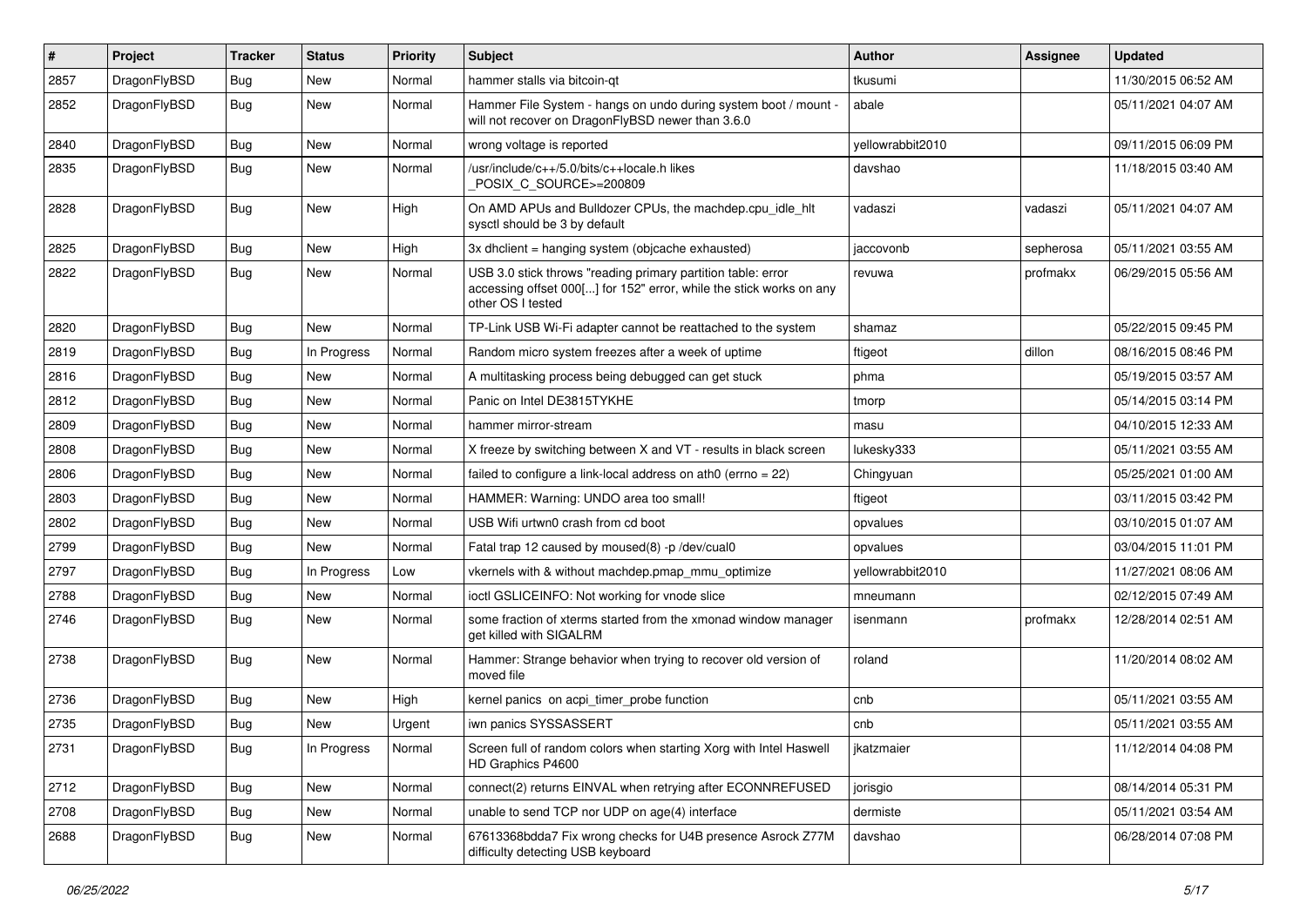| $\sharp$ | Project      | <b>Tracker</b> | <b>Status</b> | <b>Priority</b> | Subject                                                                                                   | <b>Author</b>     | Assignee | <b>Updated</b>      |
|----------|--------------|----------------|---------------|-----------------|-----------------------------------------------------------------------------------------------------------|-------------------|----------|---------------------|
| 2687     | DragonFlyBSD | Bug            | <b>New</b>    | Normal          | natacontrol software RAID in installer                                                                    | csmelosky         |          | 06/22/2014 12:03 PM |
| 2680     | DragonFlyBSD | <b>Bug</b>     | <b>New</b>    | Low             | boot0cfg update makes box unbootable                                                                      | herrgard          |          | 06/10/2014 06:02 AM |
| 2675     | DragonFlyBSD | Bug            | <b>New</b>    | Low             | Ultimate N WiFi Link 5300 get iwn_intr: fatal firmware error on 5GHz                                      | revuwa            |          | 05/11/2021 04:07 AM |
| 2674     | DragonFlyBSD | Bug            | New           | Normal          | <b>GPT Support</b>                                                                                        | ftigeot           |          | 12/28/2015 02:54 PM |
| 2657     | DragonFlyBSD | Bug            | <b>New</b>    | High            | Needs acl to migrate our servers                                                                          | ferney            |          | 03/31/2014 11:37 AM |
| 2652     | DragonFlyBSD | Bug            | <b>New</b>    | Normal          | 189a0ff3761b47  ix: Implement MSI-X support locks up Lenovo<br>S10 Intel Atom n270                        | davshao           |          | 05/14/2014 01:55 AM |
| 2647     | DragonFlyBSD | Bug            | <b>New</b>    | Normal          | HAMMER panic on 3.6.0                                                                                     | tuxillo           |          | 05/11/2021 03:54 AM |
| 2645     | DragonFlyBSD | Bug            | New           | Normal          | panic with dsched fq and ioprio                                                                           | jyoung15          |          | 02/20/2014 07:29 AM |
| 2644     | DragonFlyBSD | Bug            | Feedback      | Normal          | 3.6.0-REL trap 9 on boot                                                                                  | memmerto          |          | 11/27/2021 08:08 AM |
| 2641     | DragonFlyBSD | Bug            | New           | Normal          | Panic when loading natapci as module                                                                      | tuxillo           |          | 05/11/2021 03:54 AM |
| 2638     | DragonFlyBSD | Bug            | Feedback      | High            | Fix machdep.pmap_mmu_optimize                                                                             | tuxillo           |          | 05/11/2021 04:07 AM |
| 2636     | DragonFlyBSD | Bug            | Feedback      | Low             | Add -x flag to iostat (a la solaris)                                                                      | tuxillo           |          | 05/11/2021 04:07 AM |
| 2631     | DragonFlyBSD | Bug            | In Progress   | Low             | Verify library versioning current with full package build and switch it<br>on (after publishing packages) | tuxillo           |          | 05/11/2021 04:06 AM |
| 2630     | DragonFlyBSD | <b>Bug</b>     | <b>New</b>    | Normal          | Bring in latest iconv fixes from FreeBSD10 as well as csmapper<br>updates                                 | tuxillo           |          | 05/11/2021 03:54 AM |
| 2629     | DragonFlyBSD | Bug            | <b>New</b>    | Normal          | Replace gcc44 with llvm34, clang34, and libc++                                                            | tuxillo           |          | 06/02/2014 02:30 PM |
| 2626     | DragonFlyBSD | Bug            | New           | Normal          | iwn driver drops with error: "firmware error 'iwn_intr: fatal firmware<br>error""                         | rodyaj            |          | 01/09/2014 05:50 AM |
| 2622     | DragonFlyBSD | Bug            | <b>New</b>    | Normal          | VAIO FIT15E fn keys support                                                                               | nonsolosoft       |          | 12/31/2013 01:31 AM |
| 2621     | DragonFlyBSD | Bug            | <b>New</b>    | Normal          | core dump using cdrom                                                                                     | nonsolosoft       |          | 12/27/2013 12:43 AM |
| 2620     | DragonFlyBSD | Bug            | New           | Normal          | moused problem                                                                                            | FilippoMo         |          | 12/20/2013 10:32 AM |
| 2619     | DragonFlyBSD | Bug            | <b>New</b>    | Normal          | Dragon Fly 3.6 can't be installed on a 6TB volume                                                         | ftigeot           |          | 02/23/2014 11:55 PM |
| 2618     | DragonFlyBSD | Bug            | New           | Normal          | mouse problem on RELEASE-3_6_0                                                                            | FilippoMo         |          | 12/20/2013 03:26 AM |
| 2617     | DragonFlyBSD | Bug            | Feedback      | Normal          | Possible issue with wireless mouse on 3.6 release                                                         | FilippoMo         |          | 01/14/2015 03:42 PM |
| 2611     | DragonFlyBSD | <b>Bug</b>     | <b>New</b>    | Normal          | Change in IP address results in network not working                                                       | phma              |          | 12/05/2013 07:55 PM |
| 2609     | DragonFlyBSD | <b>Bug</b>     | New           | Normal          | master: panic: assertion<br>"LWKT_TOKEN_HELD_ANY(vm_object_token(object))" failed in<br>swp_pager_lookup  | thomas.nikolajsen |          | 11/28/2013 11:36 AM |
| 2604     | DragonFlyBSD | <b>Bug</b>     | New           | Normal          | dell laptop does not boot with LATEST                                                                     | isenmann          |          | 11/20/2013 02:07 AM |
| 2598     | DragonFlyBSD | <b>Bug</b>     | New           | Normal          | i386 via USB Booting                                                                                      | mbzadegan         |          | 10/21/2013 02:28 AM |
| 2595     | DragonFlyBSD | <b>Bug</b>     | New           | Normal          | DragonFly 3.4.3 crashes on SUN Blade X6250 with Qlogic ISP 2432<br>FC card                                | Turvamies         |          | 10/07/2013 11:53 AM |
| 2587     | DragonFlyBSD | <b>Bug</b>     | New           | Normal          | SATA DVD writer not detected by DragonFly                                                                 | srussell          |          | 09/04/2020 08:55 AM |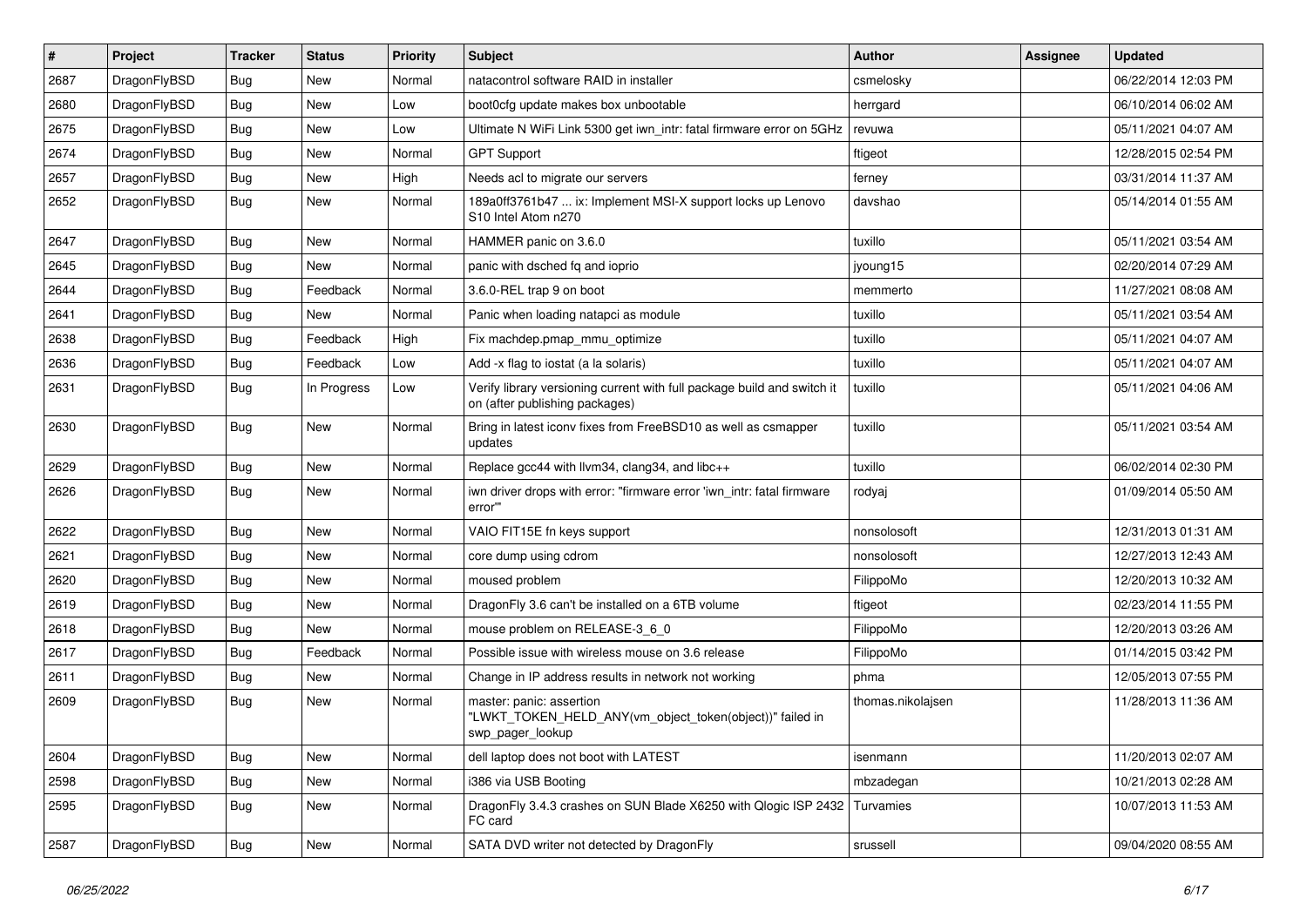| #    | Project      | <b>Tracker</b> | <b>Status</b> | <b>Priority</b> | Subject                                                                                                                      | Author           | Assignee  | <b>Updated</b>      |
|------|--------------|----------------|---------------|-----------------|------------------------------------------------------------------------------------------------------------------------------|------------------|-----------|---------------------|
| 2586 | DragonFlyBSD | <b>Bug</b>     | <b>New</b>    | Normal          | pf: "modulate" state seems problematic                                                                                       | srussell         |           | 09/25/2013 07:36 PM |
| 2585 | DragonFlyBSD | <b>Bug</b>     | <b>New</b>    | Normal          | Dfly 3.4.3 on ESXi 5.1, HP Smart Array P410 passthrough<br>recognised, but not functioning                                   | yggdrasil        | swildner  | 05/09/2022 08:14 AM |
| 2577 | DragonFlyBSD | Bug            | <b>New</b>    | Normal          | virtio-blk iops performance is cpu limited on high end devices                                                               | gis278           | vsrinivas | 08/01/2013 02:28 PM |
| 2569 | DragonFlyBSD | Bug            | New           | Normal          | ctime NFS                                                                                                                    | ferney           |           | 08/11/2013 04:35 AM |
| 2568 | DragonFlyBSD | <b>Bug</b>     | <b>New</b>    | Normal          | <b>AHCI</b> panic                                                                                                            | josepht          |           | 06/07/2013 05:52 PM |
| 2565 | DragonFlyBSD | Bug            | <b>New</b>    | Normal          | "ifconfig ix0 up" panic                                                                                                      | ltpig402a        |           | 06/03/2013 05:46 AM |
| 2557 | DragonFlyBSD | Bug            | <b>New</b>    | Normal          | stock 3.4.1 kernel halts during booting if dm and dm_target_crypt<br>are loaded and RAID controller is present               | phma             |           | 05/12/2013 10:38 PM |
| 2556 | DragonFlyBSD | Bug            | Feedback      | Normal          | DragonFly v3.5.0.81.gd3479 - Process signal weirdness                                                                        | tuxillo          |           | 12/17/2013 03:48 PM |
| 2552 | DragonFlyBSD | <b>Bug</b>     | <b>New</b>    | Low             | hammer recovery should indicate progress                                                                                     | phma             |           | 05/03/2013 12:13 AM |
| 2549 | DragonFlyBSD | <b>Bug</b>     | In Progress   | Normal          | netgraph7: Kernel page fault.                                                                                                | russiane39       | nant      | 05/10/2013 11:20 PM |
| 2547 | DragonFlyBSD | <b>Bug</b>     | New           | High            | crashed while doing a dry run of pkg_rolling-replace                                                                         | phma             |           | 04/18/2013 10:40 PM |
| 2544 | DragonFlyBSD | <b>Bug</b>     | <b>New</b>    | Normal          | live DVD system boot (menu option 1) caused db> prompt on<br>PE1950                                                          | estrabd          |           | 05/11/2021 03:54 AM |
| 2535 | DragonFlyBSD | Bug            | <b>New</b>    | Normal          | Imap processes apparentit blocked on disk I/O                                                                                | ftigeot          |           | 04/02/2013 09:31 AM |
| 2531 | DragonFlyBSD | <b>Bug</b>     | New           | Normal          | camcontrol fails to disable APM                                                                                              | m.lombardi85     |           | 03/23/2013 12:28 PM |
| 2529 | DragonFlyBSD | Bug            | <b>New</b>    | Low             | Sundance network adapter is not detected and attached                                                                        | kworr            |           | 03/25/2013 02:29 AM |
| 2526 | DragonFlyBSD | <b>Bug</b>     | New           | Normal          | hammer cleanup doesn't run on first day of DST                                                                               | pavalos          |           | 10/18/2016 05:28 PM |
| 2520 | DragonFlyBSD | <b>Bug</b>     | <b>New</b>    | Normal          | panic: assertion "IS_SERIALIZED((ifp->if_serializer))" failed in<br>if_default_serialize_assert at /usr/src/sys/net/if.c:437 | ano              |           | 03/09/2013 12:14 AM |
| 2509 | DragonFlyBSD | Bug            | <b>New</b>    | Normal          | Redefinition of DIRBLKSIZ in restore(8)                                                                                      | swildner         |           | 06/04/2022 04:40 AM |
| 2499 | DragonFlyBSD | Bug            | In Progress   | Urgent          | DRAGONFLY_3_2 lockd not responding correctly                                                                                 | Nerzhul          |           | 01/22/2013 12:47 PM |
| 2498 | DragonFlyBSD | <b>Bug</b>     | <b>New</b>    | Normal          | DFBSD v3.2.2-RELEASE - LIST_FIRST(&bp->b_dep) == NULL"<br>failed in vfs_vmio_release                                         | tuxillo          |           | 05/31/2022 04:09 PM |
| 2496 | DragonFlyBSD | <b>Bug</b>     | New           | Normal          | NTFS malloc limit exceeded                                                                                                   | plasmob          | tuxillo   | 02/19/2013 08:47 AM |
| 2495 | DragonFlyBSD | Bug            | New           | High            | DFBSD v3.3.0.960.g553fe7 - ocnt != 0" failed in<br>prop_object_release                                                       | tuxillo          |           | 05/31/2022 04:08 PM |
| 2493 | DragonFlyBSD | Bug            | New           | Normal          | vidcontrol: invalid video mode name                                                                                          | Svarov           |           | 01/24/2013 09:55 AM |
| 2490 | DragonFlyBSD | Bug            | <b>New</b>    | Normal          | nmalloc should color addresses to avoid cache bank conflictsw                                                                | vsrinivas        |           | 06/10/2014 05:51 AM |
| 2489 | DragonFlyBSD | <b>Bug</b>     | New           | Normal          | nmalloc doesn't cache VA for allocations > 8KB                                                                               | vsrinivas        |           | 06/10/2014 05:51 AM |
| 2473 | DragonFlyBSD | <b>Bug</b>     | New           | Normal          | Kernel crash when trying to up the wpi0 device (Dfly<br>v3.3.0.758.g47388-DEVELOPMENT)                                       | tomaz            |           | 02/24/2014 08:50 AM |
| 2459 | DragonFlyBSD | <b>Bug</b>     | Feedback      | Normal          | apic problems with HP Probook 4510s                                                                                          | thowe            |           | 11/27/2021 08:22 AM |
| 2453 | DragonFlyBSD | <b>Bug</b>     | New           | Normal          | panic: assertion "gd->gd_spinlocks == 0" failed                                                                              | Johannes.Hofmann |           | 11/12/2012 12:54 PM |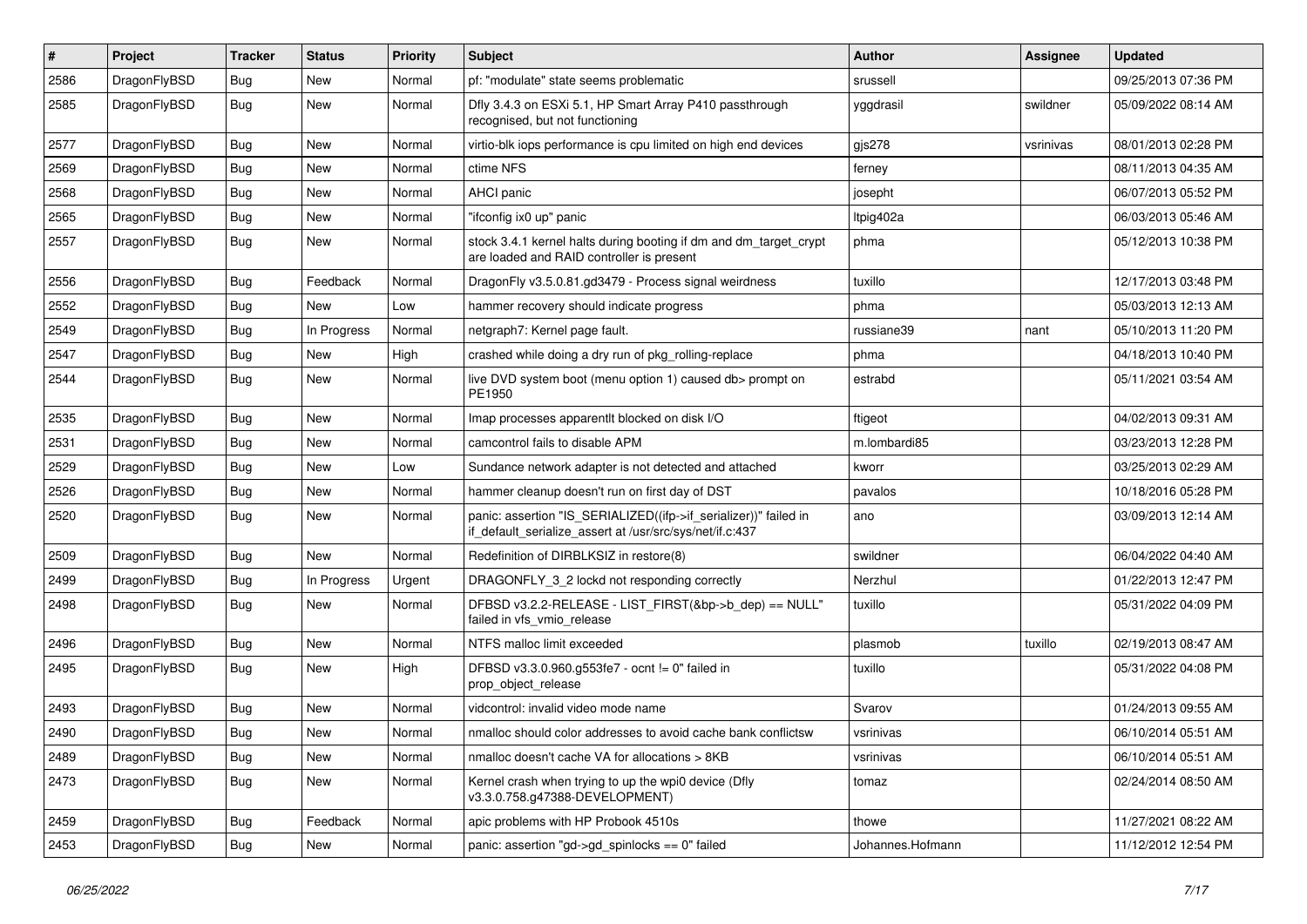| $\vert$ # | Project      | <b>Tracker</b> | <b>Status</b> | <b>Priority</b> | <b>Subject</b>                                                                             | <b>Author</b>     | Assignee  | Updated             |
|-----------|--------------|----------------|---------------|-----------------|--------------------------------------------------------------------------------------------|-------------------|-----------|---------------------|
| 2444      | DragonFlyBSD | Bug            | New           | Normal          | Crash during Hammer overnight cleanup                                                      | justin            |           | 11/04/2012 07:58 AM |
| 2436      | DragonFlyBSD | <b>Bug</b>     | New           | Normal          | panic: assertion "lp->lwp_qcpu == dd->cpuid" failed in<br>dfly_acquire_curproc             | thomas.nikolajsen |           | 01/23/2013 11:07 AM |
| 2434      | DragonFlyBSD | <b>Bug</b>     | <b>New</b>    | Normal          | BTX Halted - Boot fails on USB/GUI                                                         | lucmv             |           | 10/17/2012 08:12 PM |
| 2430      | DragonFlyBSD | Bug            | <b>New</b>    | Normal          | Alternate Password Hash method                                                             | robin.carey1      |           | 10/07/2012 06:28 AM |
| 2423      | DragonFlyBSD | Bug            | New           | Urgent          | After multiple panics/locks, hitting KKASSERT in<br>hammer init cursor                     | rumcic            |           | 09/18/2012 02:28 AM |
| 2421      | DragonFlyBSD | Bug            | <b>New</b>    | High            | Kernel panic: vm fault: page 0xc0f70000 not busy!                                          | lentferj          |           | 10/03/2012 08:16 AM |
| 2416      | DragonFlyBSD | <b>Bug</b>     | New           | Normal          | ".' entry can be removed on mounted nfs filesystem                                         | ftigeot           | tuxillo   | 06/03/2014 04:40 AM |
| 2414      | DragonFlyBSD | <b>Bug</b>     | In Progress   | Normal          | Lenovo S10 acpi freeze (not new)                                                           | davshao           |           | 05/11/2021 04:13 AM |
| 2412      | DragonFlyBSD | Bug            | <b>New</b>    | Normal          | wlan0 fails to get address via dhclient                                                    | nonsolosoft       |           | 08/30/2012 05:55 AM |
| 2403      | DragonFlyBSD | <b>Bug</b>     | <b>New</b>    | Low             | newfs - E doesn't handle / dev/serno device names properly                                 | ftigeot           |           | 08/17/2012 05:07 AM |
| 2396      | DragonFlyBSD | <b>Bug</b>     | Feedback      | High            | Latest 3.1 development version core dumps while destroying master<br><b>PFS</b>            | sgeorge           |           | 01/23/2013 04:10 PM |
| 2391      | DragonFlyBSD | <b>Bug</b>     | In Progress   | Normal          | System lock with ahci and acpi enabled on ATI RS690 chipset with<br>SMB600 sata controller | jorisgio          | vadaszi   | 06/03/2015 03:51 PM |
| 2389      | DragonFlyBSD | Bug            | <b>New</b>    | Normal          | computer crashed while listing processes                                                   | phma              |           | 06/18/2012 02:49 PM |
| 2387      | DragonFlyBSD | <b>Bug</b>     | <b>New</b>    | Normal          | hammer ignores -t during dedup                                                             | phma              |           | 06/17/2012 12:30 PM |
| 2371      | DragonFlyBSD | <b>Bug</b>     | <b>New</b>    | Normal          | Timezone problem with America/Sao_Paulo                                                    | raitech           |           | 05/17/2012 01:42 PM |
| 2370      | DragonFlyBSD | Bug            | <b>New</b>    | Normal          | panic: ffs valloc: dup alloc                                                               | marino            | vsrinivas | 02/01/2013 09:28 AM |
| 2369      | DragonFlyBSD | <b>Bug</b>     | New           | Normal          | panic: Bad link elm 0xffffffe07edf6068 next->prev != elm                                   | jaydg             |           | 08/15/2012 03:04 AM |
| 2360      | DragonFlyBSD | <b>Bug</b>     | In Progress   | Normal          | Wishlist: virtio driver import                                                             | vsrinivas         |           | 06/04/2022 04:16 AM |
| 2358      | DragonFlyBSD | <b>Bug</b>     | In Progress   | Normal          | DFBSD v3.0.2.32.g928ca - panic: hammer: insufficient undo FIFO<br>space!                   | tuxillo           | tuxillo   | 05/10/2021 02:50 AM |
| 2353      | DragonFlyBSD | Bug            | In Progress   | Normal          | panic: assertion "gd->gd spinlocks $wr == 0$ " failed in<br>bsd4 schedulerclock            | jaydg             | alexh     | 11/28/2012 01:57 AM |
| 2351      | DragonFlyBSD | <b>Bug</b>     | In Progress   | Normal          | DFBSD v3.1.0.579.g44ccf - Stuck during startup, random freezes                             | tuxillo           |           | 04/24/2012 08:21 AM |
| 2347      | DragonFlyBSD | <b>Bug</b>     | Feedback      | High            | Hammer PFSes destroy does not give back full space allocated to<br><b>PFS</b>              | sgeorge           |           | 07/19/2012 01:11 AM |
| 2345      | DragonFlyBSD | <b>Bug</b>     | In Progress   | Normal          | DFBSD v3.1.0.457.gd679f - NFS panic on diskless station                                    | tuxillo           |           | 04/07/2012 05:22 PM |
| 2331      | DragonFlyBSD | Bug            | New           | Normal          | reading mouse mode from unopen file descriptor hangs mouse<br>driver                       | phma              |           | 03/14/2012 09:43 AM |
| 2329      | DragonFlyBSD | Bug            | New           | Normal          | ibm x3550 & acpi                                                                           | ano               |           | 06/03/2014 11:37 AM |
| 2324      | DragonFlyBSD | <b>Bug</b>     | New           | Normal          | natacotrol support > 2TB not working even after the ftigeot patch                          | zenny             |           | 03/03/2012 01:00 AM |
| 2319      | DragonFlyBSD | <b>Bug</b>     | <b>New</b>    | Normal          | crypt/passwd forward compat                                                                | c.turner1         |           | 02/28/2012 12:39 PM |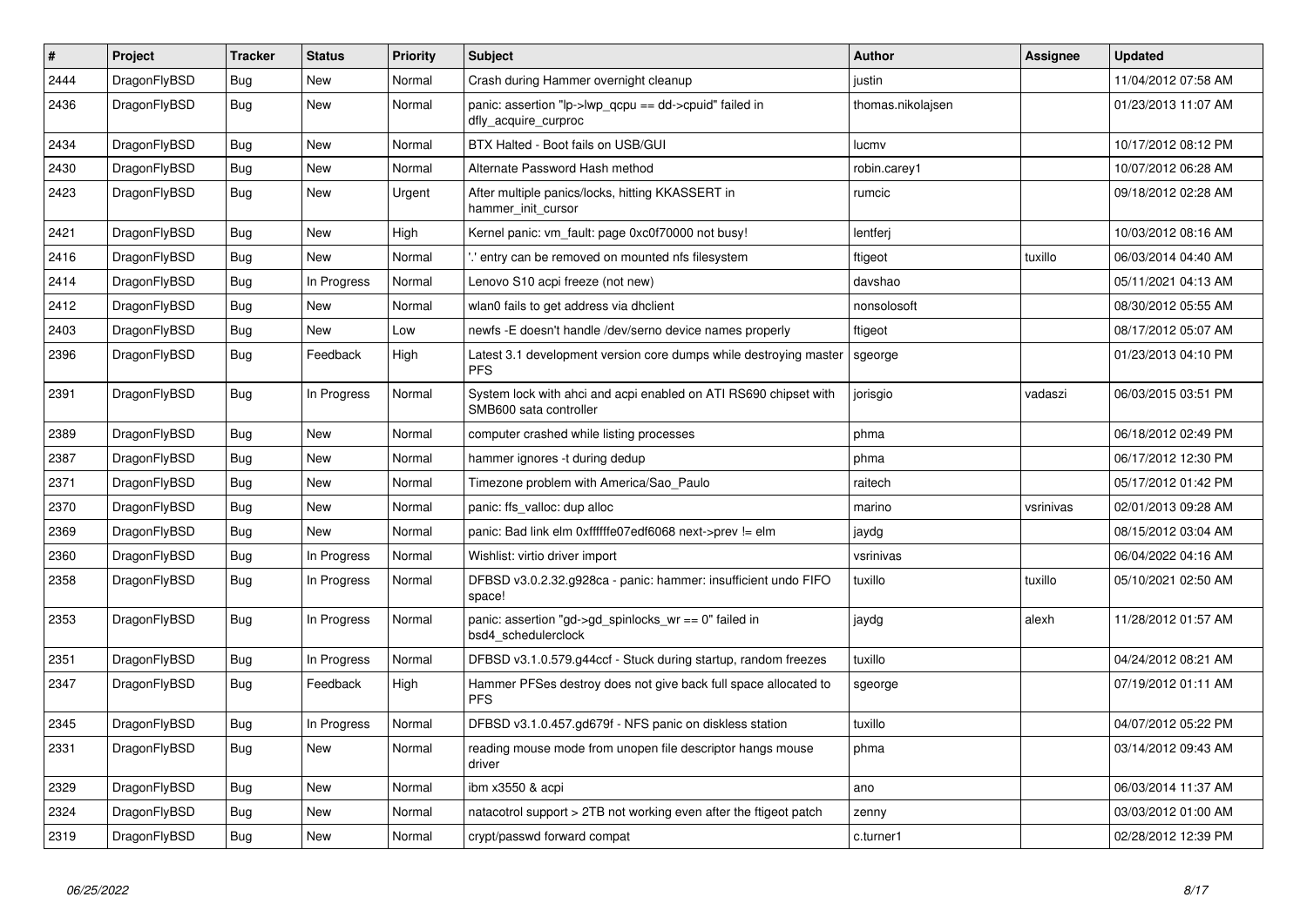| #    | Project      | <b>Tracker</b> | <b>Status</b> | <b>Priority</b> | <b>Subject</b>                                                                                             | Author            | <b>Assignee</b> | <b>Updated</b>      |
|------|--------------|----------------|---------------|-----------------|------------------------------------------------------------------------------------------------------------|-------------------|-----------------|---------------------|
| 2316 | DragonFlyBSD | <b>Bug</b>     | New           | Normal          | Ungraceful invalid password handling for adding a new user in the<br>installer                             | rune              |                 | 04/27/2012 11:23 PM |
| 2311 | DragonFlyBSD | <b>Bug</b>     | <b>New</b>    | Normal          | Xorg crash having something to do with drm                                                                 | phma              |                 | 02/22/2012 09:59 AM |
| 2308 | DragonFlyBSD | Bug            | New           | Normal          | System freeze when unloading snd hda                                                                       | jaydg             |                 | 02/19/2012 07:15 AM |
| 2306 | DragonFlyBSD | <b>Bug</b>     | New           | Normal          | a crash starts the kernel debugger in text mode, but just reboots in X                                     | phma              |                 | 02/11/2012 08:02 PM |
| 2297 | DragonFlyBSD | <b>Bug</b>     | New           | Normal          | strange NFS (client) error messages / problems                                                             | Anonymous         |                 | 02/19/2012 02:59 PM |
| 2296 | DragonFlyBSD | Bug            | In Progress   | High            | panic: assertion "m->wire count > 0" failed                                                                | thomas.nikolajsen |                 | 08/30/2012 06:09 AM |
| 2292 | DragonFlyBSD | Bug            | New           | Normal          | re interface with jumbo frames (mtu larger than 1500) hangs after<br>some traffic                          | Anonymous         |                 | 01/31/2012 12:11 AM |
| 2288 | DragonFlyBSD | <b>Bug</b>     | Feedback      | Normal          | Random IO performance loss introduced since January 1st                                                    | lentferj          |                 | 01/23/2013 04:21 PM |
| 2287 | DragonFlyBSD | <b>Bug</b>     | New           | Normal          | HAMMER(ROOT) Illegal UNDO TAIL signature at<br>300000001967c000                                            | y0n3t4n1          |                 | 11/07/2018 01:22 AM |
| 2283 | DragonFlyBSD | <b>Bug</b>     | <b>New</b>    | Normal          | DFBSD DragonFly v2.13.0.957.g4f459 - pmap_release: page<br>should already be gone 0xc27120bc               | tuxillo           |                 | 01/23/2012 03:03 AM |
| 2282 | DragonFlyBSD | Bug            | In Progress   | Normal          | gdb segfaults with certain corefiles                                                                       | tuxillo           |                 | 01/18/2012 04:40 PM |
| 2265 | DragonFlyBSD | Bug            | New           | Normal          | mbsrtowcs does not properly handle invalid mbstate t in ps                                                 | c.turner1         | swildner        | 01/10/2012 07:56 PM |
| 2254 | DragonFlyBSD | Bug            | New           | Normal          | panic: assertion "ref < &td->td_toks_end" failed in lwkt_gettoken at<br>/usr/src/sys/kern/lwkt_token.c:588 | eocallaghan       |                 | 12/05/2011 10:21 PM |
| 2252 | DragonFlyBSD | <b>Bug</b>     | <b>New</b>    | Low             | snd hda not useable if loaded via /boot/loader.conf                                                        | xbit              | swildner        | 12/14/2011 12:23 AM |
| 2250 | DragonFlyBSD | Bug            | New           | Normal          | Kernel panic                                                                                               | adamk             |                 | 11/23/2018 01:10 AM |
| 2248 | DragonFlyBSD | Bug            | New           | Normal          | sysctl panic                                                                                               | pavalos           |                 | 11/23/2011 06:23 PM |
| 2245 | DragonFlyBSD | Bug            | New           | Normal          | panic: assertion "ref < &td->td_toks_end" failed in lwkt_gettoken at<br>/usr/src/sys/kern/lwkt_token.c:588 | juanfra684        |                 | 11/22/2011 07:41 PM |
| 2224 | DragonFlyBSD | <b>Bug</b>     | <b>New</b>    | Normal          | v2.13.0.291.gaa7ec - Panic on fq while installing world                                                    | tuxillo           |                 | 11/18/2011 01:40 AM |
| 2210 | DragonFlyBSD | <b>Bug</b>     | New           | Normal          | Bugtracker cannot assign default project for new users                                                     | ahuete.devel      |                 | 11/17/2011 11:30 AM |
| 2199 | DragonFlyBSD | <b>Bug</b>     | New           | Normal          | screen segfaults if utmpx isn't present                                                                    | pavalos           |                 | 11/15/2011 10:52 PM |
| 2182 | DragonFlyBSD | <b>Bug</b>     | New           | Normal          | if msk PHY FIFO underrun/overflow                                                                          | nonsolosoft       |                 | 09/03/2012 06:39 AM |
| 2171 | DragonFlyBSD | Bug            | New           | Normal          | DFBSD v2.13.0.151.gdc8442 - panic: assertion "(*ptep &<br>$(PG$ MANAGED $ PG_V\rangle$ ) == PG_V"          | tuxillo           |                 | 11/04/2011 05:06 PM |
| 2167 | DragonFlyBSD | Bug            | New           | Normal          | shutdown/reboot fails after uptime msg                                                                     | marino            |                 | 11/28/2011 03:01 AM |
| 2166 | DragonFlyBSD | Bug            | New           | Normal          | DFBSD v2.13.0.109.g05b9d - Strange lockups                                                                 | tuxillo           |                 | 10/29/2011 11:20 AM |
| 2164 | DragonFlyBSD | <b>Bug</b>     | New           | Normal          | panic on reboot from usb.                                                                                  | eocallaghan       |                 | 10/27/2011 09:29 AM |
| 2161 | DragonFlyBSD | <b>Bug</b>     | New           | Normal          | Outdated xorg.conf file gets installed into etc and screws up mouse                                        | eocallaghan       |                 | 10/27/2011 01:51 PM |
| 2158 | DragonFlyBSD | <b>Bug</b>     | New           | Normal          | iwn panics with assertion on boot.                                                                         | eocallaghan       |                 | 10/24/2011 04:13 PM |
| 2154 | DragonFlyBSD | <b>Bug</b>     | New           | Normal          | vkernel copyout() doesn't return EFAULT on error                                                           | vsrinivas         |                 | 10/20/2011 03:53 AM |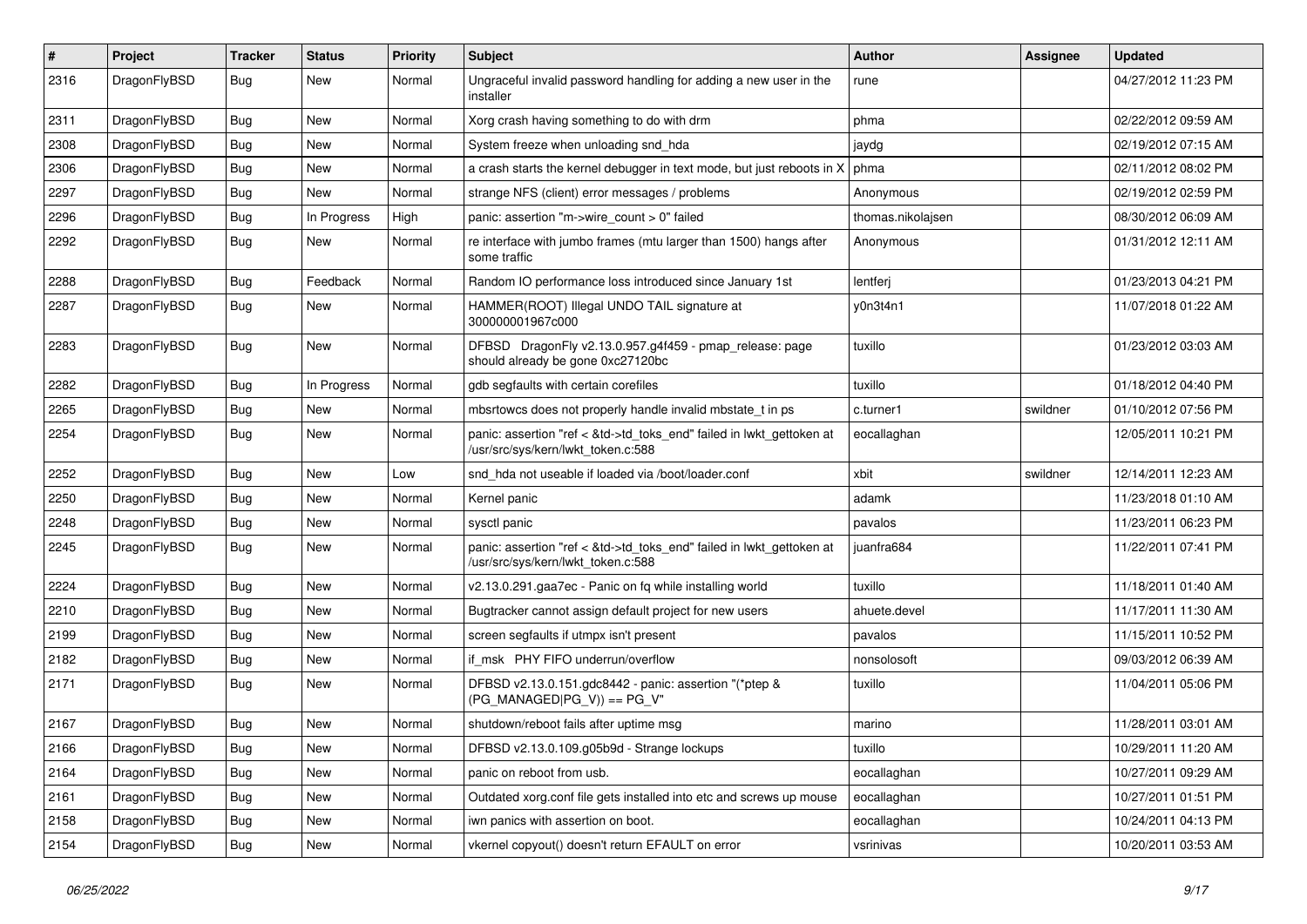| $\pmb{\#}$ | Project      | <b>Tracker</b> | <b>Status</b> | <b>Priority</b> | Subject                                                                                    | <b>Author</b> | <b>Assignee</b> | <b>Updated</b>      |
|------------|--------------|----------------|---------------|-----------------|--------------------------------------------------------------------------------------------|---------------|-----------------|---------------------|
| 2153       | DragonFlyBSD | <b>Bug</b>     | New           | Normal          | Too many unuseful warnings at boot                                                         | juanfra684    |                 | 10/18/2011 10:16 PM |
| 2141       | DragonFlyBSD | Bug            | <b>New</b>    | Urgent          | loader and/or documentation broken                                                         | sjg           |                 | 01/20/2012 10:51 AM |
| 2140       | DragonFlyBSD | Bug            | <b>New</b>    | High            | hammer_io_delallocate panic with 'duplicate entry' message                                 | ttw           |                 | 10/07/2011 12:22 PM |
| 2138       | DragonFlyBSD | Bug            | New           | Normal          | > 100% CPU usage                                                                           | robin.carey1  |                 | 09/26/2011 12:20 PM |
| 2136       | DragonFlyBSD | Bug            | <b>New</b>    | Normal          | socketpair() doesn't free file descriptors on copyout failure                              | vsrinivas     |                 | 04/05/2013 09:13 AM |
| 2129       | DragonFlyBSD | Bug            | New           | Normal          | DFBSD v2.11.0.661.gf9438 i386 - panic: lockmgr thrd_sleep                                  | tuxillo       |                 | 09/05/2011 09:49 AM |
| 2125       | DragonFlyBSD | Bug            | New           | Normal          | Weird garbage in dmesg                                                                     | herrgard      |                 | 08/30/2011 08:04 PM |
| 2124       | DragonFlyBSD | Bug            | <b>New</b>    | Normal          | getty repeating too quickly on port /dev/ttyv0                                             | sgeorge.ml    |                 | 09/01/2011 04:28 AM |
| 2123       | DragonFlyBSD | Bug            | <b>New</b>    | Normal          | hammer is losing files                                                                     | schmir        |                 | 08/30/2011 07:56 PM |
| 2117       | DragonFlyBSD | Bug            | <b>New</b>    | High            | ACPI and/or bce(4) problem with 2.11.0.673.g0d557 on HP DL380<br>G6                        | pauska        |                 | 08/22/2011 10:15 AM |
| 2115       | DragonFlyBSD | Bug            | <b>New</b>    | Normal          | [msk] system freeze after receive some paquet                                              | bsdsx         |                 | 08/22/2011 10:22 AM |
| 2113       | DragonFlyBSD | Bug            | <b>New</b>    | Normal          | nmalloc threaded program fork leak                                                         | vsrinivas     | vsrinivas       | 08/11/2011 07:25 PM |
| 2107       | DragonFlyBSD | Bug            | <b>New</b>    | Normal          | 2.10.1 sata dvd drive issue                                                                | ausppc        |                 | 07/31/2011 08:41 PM |
| 2104       | DragonFlyBSD | Bug            | New           | Normal          | network configuration seg. fault on install CD                                             | navratil      |                 | 07/26/2011 07:55 AM |
| 2100       | DragonFlyBSD | Bug            | Feedback      | Normal          | devfs related panic                                                                        | sepherosa     | alexh           | 07/10/2011 02:29 PM |
| 2099       | DragonFlyBSD | Bug            | <b>New</b>    | Normal          | page fault panic in vm system                                                              | pavalos       |                 | 07/10/2011 08:51 AM |
| 2095       | DragonFlyBSD | Bug            | <b>New</b>    | Low             | Running installer post-install: Unsupported DFUI transport "                               | greenrd       |                 | 06/26/2011 09:20 AM |
| 2094       | DragonFlyBSD | Bug            | New           | Normal          | Segfault when gdb printing backtrace from core dump                                        | greenrd       |                 | 06/25/2011 04:14 PM |
| 2092       | DragonFlyBSD | Bug            | New           | Normal          | Panic: Bad link elm 0x next->prev != elm                                                   | masterblaster | dillon          | 12/04/2011 12:49 PM |
| 2090       | DragonFlyBSD | Bug            | Feedback      | Normal          | snd_hda does not support headphone automute                                                | justin        |                 | 03/29/2012 08:03 PM |
| 2085       | DragonFlyBSD | Bug            | <b>New</b>    | Normal          | panic: assertion: (m->flags & PG_MAPPED) == 0 in<br>vm_page_free_toq                       | vsrinivas     |                 | 06/10/2011 07:48 AM |
| 2084       | DragonFlyBSD | <b>Bug</b>     | New           | Normal          | DFBSD v2.11.0.242.g4d317 - panic: zone: entry not free                                     | tuxillo       |                 | 07/03/2012 01:23 AM |
| 2082       | DragonFlyBSD | Bug            | New           | Normal          | dfbsd 2.10.1 amd64 - mc port build error with 'bmake bin-install'                          | sun-doctor    |                 | 05/25/2011 07:18 PM |
| 2081       | DragonFlyBSD | Bug            | Feedback      | Normal          | Panic on device "detach" / "failure"                                                       | vsrinivas     |                 | 02/29/2012 07:11 AM |
| 2080       | DragonFlyBSD | Bug            | New           | Normal          | panic: lockmgr thrd_sleep: called from interrupt, ipi, or hard code<br>section             | rumcic        |                 | 05/30/2011 05:06 PM |
| 2078       | DragonFlyBSD | <b>Bug</b>     | New           | Normal          | DFBSD i386 v2.11.0.201.g3ed2f - Panic during installworld into a<br>vn0 device             | tuxillo       |                 | 05/19/2011 07:50 PM |
| 2077       | DragonFlyBSD | Bug            | New           | Normal          | USB devices conflicting                                                                    | srussell      |                 | 05/17/2011 05:12 PM |
| 2075       | DragonFlyBSD | <b>Bug</b>     | New           | Normal          | pflogd on x86_64                                                                           | fanch         |                 | 05/16/2011 04:04 PM |
| 2072       | DragonFlyBSD | Bug            | New           | Normal          | Fatal trap 12: stopped at lwkt_send_ipiq3                                                  | rumcic        |                 | 05/17/2011 04:12 AM |
| 2071       | DragonFlyBSD | Bug            | New           | High            | Panic on assertion: (int)(flg->seq - seq) > 0 in hammer_flusher_flush<br>after inode error | vsrinivas     |                 | 06/12/2011 07:59 AM |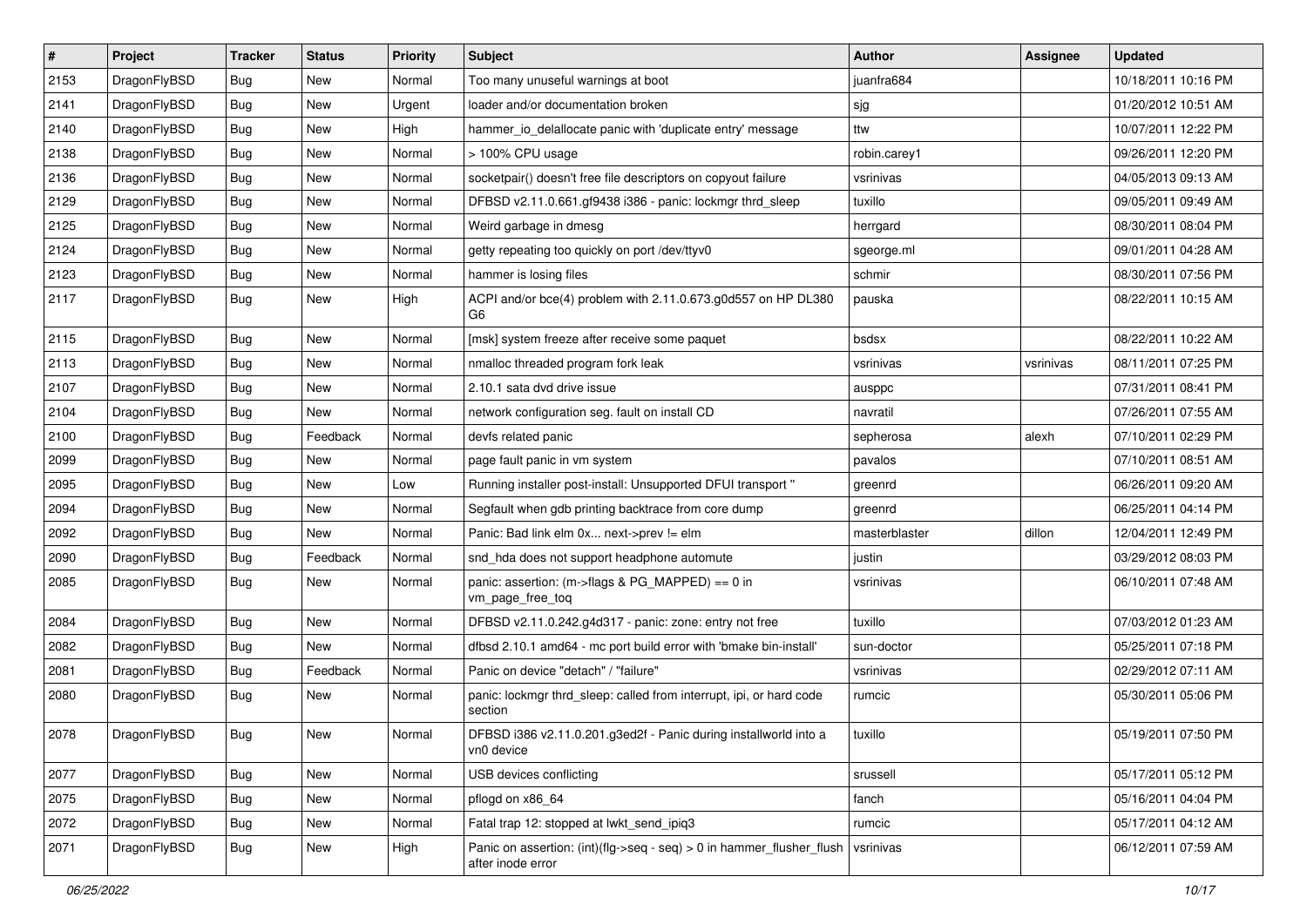| $\vert$ # | Project      | <b>Tracker</b> | <b>Status</b> | <b>Priority</b> | Subject                                                                                  | Author             | Assignee | <b>Updated</b>      |
|-----------|--------------|----------------|---------------|-----------------|------------------------------------------------------------------------------------------|--------------------|----------|---------------------|
| 2067      | DragonFlyBSD | Bug            | <b>New</b>    | Normal          | sound/pcm: "play interrupt timeout, channel dead"                                        | matthiasr          |          | 05/11/2021 03:55 AM |
| 2061      | DragonFlyBSD | Bug            | <b>New</b>    | Normal          | USB keyboard boot panic                                                                  | sjg                |          | 05/04/2012 12:20 AM |
| 2055      | DragonFlyBSD | Bug            | New           | Normal          | $ssh + IPV6 + bridge \Rightarrow connection freezes$                                     | steve              |          | 04/24/2011 07:13 PM |
| 2052      | DragonFlyBSD | Bug            | New           | Normal          | Kernel panic: CPU APIC ID out of range                                                   | Anonymous          |          | 05/02/2011 11:06 AM |
| 2051      | DragonFlyBSD | <b>Bug</b>     | <b>New</b>    | Normal          | No ipv6 lan route entry created on 2.10                                                  | ftigeot            |          | 04/21/2011 10:37 AM |
| 2048      | DragonFlyBSD | Bug            | New           | Normal          | panic: ffs_sync: rofs mod                                                                | pavalos            |          | 04/12/2011 05:45 AM |
| 2045      | DragonFlyBSD | Bug            | New           | Normal          | ral(4): Fatal trap 12: page fault while in kernel mode (two panics)                      | herrgard           |          | 11/03/2011 05:34 PM |
| 2042      | DragonFlyBSD | Bug            | New           | Normal          | kernel panic, when run boot0cfg                                                          | sepherosa          |          | 05/31/2022 03:01 PM |
| 2037      | DragonFlyBSD | Bug            | Feedback      | Normal          | Panic Bad link elm while building packages                                               | ftigeot            | dillon   | 04/21/2011 07:20 AM |
| 2020      | DragonFlyBSD | Bug            | <b>New</b>    | Low             | Port brcm80211 driver from Linux to DragonFly BSD                                        | studer             |          | 03/05/2011 10:54 PM |
| 2013      | DragonFlyBSD | Bug            | In Progress   | Normal          | oversized DMA request loop                                                               | josepht            |          | 05/11/2021 04:06 AM |
| 2008      | DragonFlyBSD | Bug            | <b>New</b>    | Normal          | lwkt_setcpu_remote: td->td_flags 00800621 console flood                                  | pavalos            |          | 03/06/2011 09:37 PM |
| 2004      | DragonFlyBSD | Bug            | New           | Normal          | LWKT_WAIT_IPIQ panic                                                                     | steve              |          | 03/08/2011 05:46 PM |
| 1990      | DragonFlyBSD | Bug            | <b>New</b>    | Normal          | /mnt too large to mount                                                                  | peur.neu           |          | 02/16/2011 11:24 PM |
| 1984      | DragonFlyBSD | Bug            | New           | Normal          | hammer mount fails after crash - HAMMER: FIFO record bad head<br>signature               | thomas.nikolajsen  |          | 03/08/2011 06:57 PM |
| 1982      | DragonFlyBSD | Bug            | <b>New</b>    | Low             | There is no linuxulator on x86-64                                                        | herrgard           |          | 05/31/2022 02:25 PM |
| 1975      | DragonFlyBSD | Bug            | <b>New</b>    | Normal          | Applications seg fault in select() and poll()                                            | rumcic             |          | 05/31/2022 02:58 PM |
| 1969      | DragonFlyBSD | <b>Bug</b>     | <b>New</b>    | Normal          | pf-related network problem                                                               | pavalos            | lentferj | 02/01/2011 06:57 PM |
| 1964      | DragonFlyBSD | Bug            | <b>New</b>    | Normal          | iwn (panic assertion : wlan assert serialized)                                           | sjmm.ptr           | josepht  | 02/01/2011 12:57 PM |
| 1961      | DragonFlyBSD | Bug            | New           | Normal          | Can't create dump from DDB                                                               | shamaz             |          | 01/29/2011 09:02 PM |
| 1959      | DragonFlyBSD | Bug            | <b>New</b>    | Normal          | DFBSD v2.9.1.422.gc98f2 - Panic during boot - IPv6 and PF                                | tuxillo            |          | 01/13/2011 03:37 AM |
| 1951      | DragonFlyBSD | Bug            | <b>New</b>    | Normal          | dma_timeouts at phyaddr on a good hdd                                                    | peur.neu           |          | 01/04/2011 07:12 AM |
| 1949      | DragonFlyBSD | Bug            | New           | Normal          | iwn panic                                                                                | pavalos            |          | 01/30/2011 03:21 AM |
| 1947      | DragonFlyBSD | Bug            | <b>New</b>    | Low             | GA-880GM-UD2H (rev. 1.3) AHCI fails to detect disks at the end of<br>the RAID controller | eocallaghan        |          | 11/27/2021 08:46 AM |
| 1946      | DragonFlyBSD | Bug            | New           | Normal          | ieee80211 panic                                                                          | pavalos            | josepht  | 01/27/2011 06:00 PM |
| 1944      | DragonFlyBSD | Bug            | New           | Normal          | panic: backing object 0xdea7b258 was somehow re-referenced<br>during collapse!           | sepherosa          |          | 12/27/2010 02:06 AM |
| 1943      | DragonFlyBSD | <b>Bug</b>     | New           | Normal          | hammer assertion panic                                                                   | peter              |          | 12/27/2010 12:45 AM |
| 1942      | DragonFlyBSD | Bug            | New           | Normal          | locking against myself in getcacheblk()?                                                 | qhwt.dfly          |          | 05/31/2022 02:15 PM |
| 1941      | DragonFlyBSD | <b>Bug</b>     | New           | Normal          | wlan config crash                                                                        | abandon.every.hope |          | 12/24/2010 07:54 PM |
| 1939      | DragonFlyBSD | Bug            | New           | Normal          | Panic on nightly build and stress test box                                               | lentferj           |          | 12/18/2010 08:41 AM |
| 1935      | DragonFlyBSD | Bug            | New           | Normal          | mouse does not work after switching between x and console                                | shamaz             |          | 12/13/2010 10:06 AM |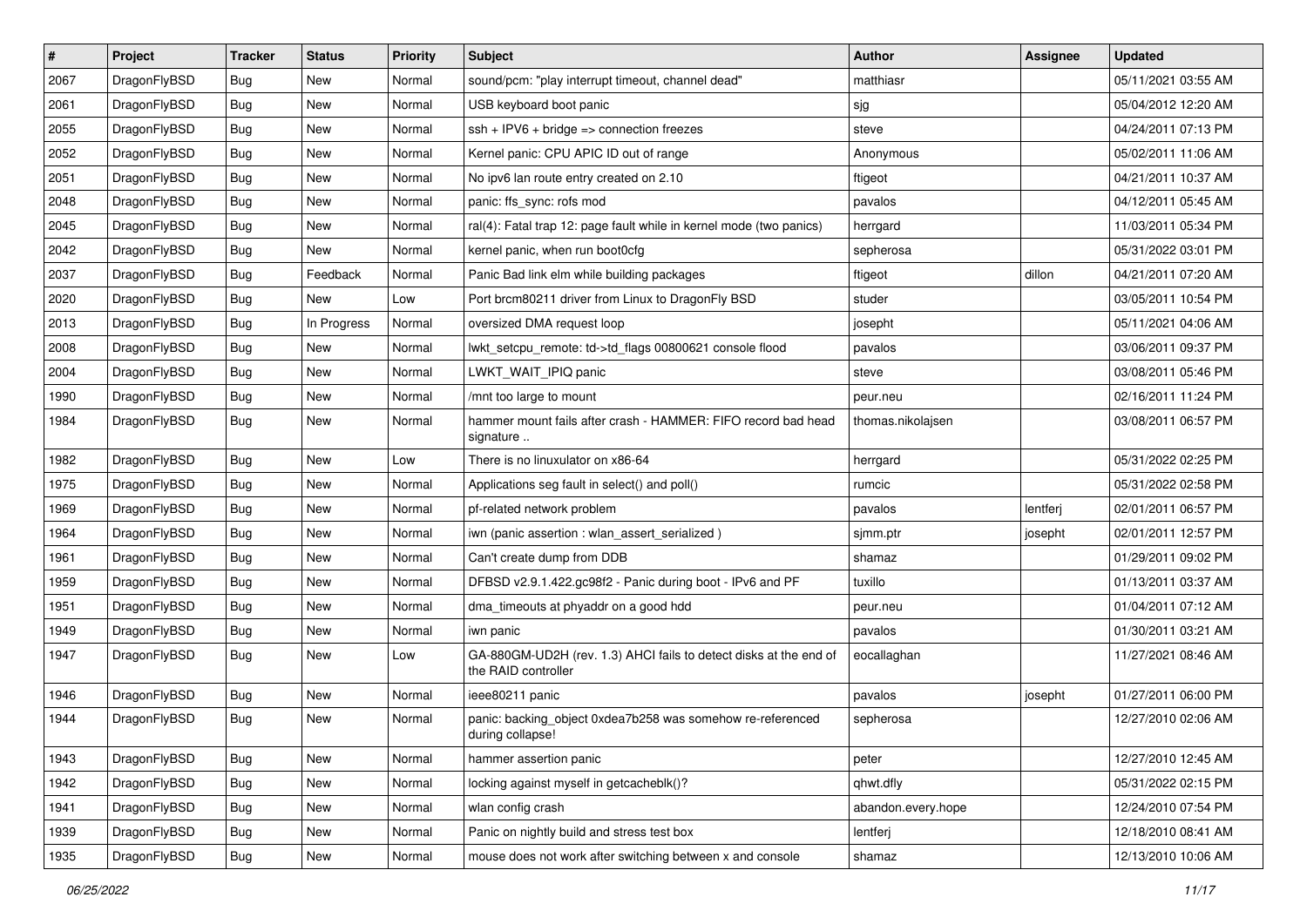| #    | Project      | <b>Tracker</b> | <b>Status</b> | <b>Priority</b> | Subject                                                                                                                                                                                           | <b>Author</b>    | Assignee | <b>Updated</b>      |
|------|--------------|----------------|---------------|-----------------|---------------------------------------------------------------------------------------------------------------------------------------------------------------------------------------------------|------------------|----------|---------------------|
| 1923 | DragonFlyBSD | <b>Bug</b>     | <b>New</b>    | Normal          | Abysmal NFS performance with IPv6                                                                                                                                                                 | ftigeot          |          | 12/05/2010 09:34 PM |
| 1921 | DragonFlyBSD | <b>Bug</b>     | In Progress   | Normal          | we miss mlockall                                                                                                                                                                                  | alexh            | tuxillo  | 06/18/2022 04:08 AM |
| 1920 | DragonFlyBSD | <b>Bug</b>     | New           | High            | system hangs                                                                                                                                                                                      | zhtw             |          | 11/22/2010 08:59 AM |
| 1917 | DragonFlyBSD | Bug            | New           | Normal          | panic: assertion: (RB_EMPTY(&ip->rec_tree) && (ip->flags &<br>HAMMER_INODE_XDIRTY) == 0)    (!RB_EMPTY(&ip->rec_tree)<br>&& (ip->flags & HAMMER_INODE_XDIRTY) != 0) in<br>hammer_flush_inode_done | qhwt.dfly        |          | 11/24/2010 03:23 AM |
| 1916 | DragonFlyBSD | <b>Bug</b>     | New           | Normal          | Constant crashes on x86_64 with UFS                                                                                                                                                               | lentferi         |          | 11/21/2010 07:40 PM |
| 1913 | DragonFlyBSD | Bug            | New           | Normal          | panic: assertion: ip->flush_state != HAMMER_FST_FLUSH in<br>hammer_flush_inode_core                                                                                                               | swildner         |          | 11/20/2010 05:27 PM |
| 1907 | DragonFlyBSD | <b>Bug</b>     | New           | Normal          | Hammer crash in hammer_flusher_flush()                                                                                                                                                            | swildner         |          | 11/11/2010 05:07 AM |
| 1899 | DragonFlyBSD | Bug            | New           | Normal          | Keyboard doesn't work                                                                                                                                                                             | fransm           |          | 05/15/2022 03:32 PM |
| 1884 | DragonFlyBSD | Bug            | <b>New</b>    | Normal          | System completely freezes while listening music (devbuf: malloc<br>limit exceeded)                                                                                                                | shamaz           |          | 01/24/2011 05:00 PM |
| 1882 | DragonFlyBSD | Bug            | New           | Low             | Idea for handling new USB vendor/device codes                                                                                                                                                     | bmk              |          | 10/20/2010 12:15 PM |
| 1877 | DragonFlyBSD | <b>Bug</b>     | <b>New</b>    | Normal          | Freeze during 1st hammer cleanup after new install                                                                                                                                                | elekktretterr    |          | 05/15/2022 11:43 AM |
| 1876 | DragonFlyBSD | <b>Bug</b>     | New           | Normal          | devfs in jail + logging out from console(ttyv1+) -> panic                                                                                                                                         | qhwt.dfly        | tuxillo  | 05/31/2022 03:24 PM |
| 1874 | DragonFlyBSD | <b>Bug</b>     | New           | Normal          | mpd listening on all IPs, accepting only on one                                                                                                                                                   | rumcic           |          | 05/08/2011 01:01 PM |
| 1873 | DragonFlyBSD | <b>Bug</b>     | New           | Normal          | Panic upon usb mouse detach and reattaching                                                                                                                                                       | rumcic           |          | 02/01/2011 09:53 AM |
| 1867 | DragonFlyBSD | Bug            | New           | Normal          | it(4) motherboard and fan problems                                                                                                                                                                | tuxillo          |          | 07/08/2011 10:48 AM |
| 1861 | DragonFlyBSD | <b>Bug</b>     | <b>New</b>    | Normal          | panic via kprintf (lockmgr called in a hard section)                                                                                                                                              | vsrinivas        |          | 10/11/2010 12:56 AM |
| 1860 | DragonFlyBSD | <b>Bug</b>     | Feedback      | Normal          | Panic while creating UFS fs on vn(4) for initrd                                                                                                                                                   | matthias         |          | 02/29/2012 07:16 AM |
| 1850 | DragonFlyBSD | <b>Bug</b>     | <b>New</b>    | Normal          | volume-add on hammer root fs panic                                                                                                                                                                | Johannes.Hofmann |          | 04/18/2019 04:27 AM |
| 1836 | DragonFlyBSD | <b>Bug</b>     | New           | Normal          | Incorrect TCP checksum show up in tcpdump                                                                                                                                                         | robgar1          |          | 05/15/2022 11:22 AM |
| 1831 | DragonFlyBSD | <b>Bug</b>     | Feedback      | High            | HAMMER "malloc limit exceeded" panic                                                                                                                                                              | eocallaghan      | dillon   | 06/04/2022 04:38 AM |
| 1826 | DragonFlyBSD | <b>Bug</b>     | <b>New</b>    | Normal          | panic during boot: assertion so->so_port  in tcp_input                                                                                                                                            | ftigeot          |          | 05/15/2022 11:05 AM |
| 1824 | DragonFlyBSD | <b>Bug</b>     | Feedback      | Normal          | kernel panic, x86, 2.7.3.859.ge5104                                                                                                                                                               | akirchhoff135014 |          | 03/10/2013 07:49 AM |
| 1819 | DragonFlyBSD | <b>Bug</b>     | In Progress   | Low             | truss - Major revamping task list                                                                                                                                                                 | tuxillo          | tuxillo  | 11/27/2021 08:45 AM |
| 1818 | DragonFlyBSD | Bug            | New           | Normal          | panic: Bad tailq NEXT (kqueue issue ?)                                                                                                                                                            | ftigeot          |          | 05/15/2022 11:40 AM |
| 1786 | DragonFlyBSD | <b>Bug</b>     | New           | Normal          | Calling NULL function pointer initiates panic loop                                                                                                                                                | sjg              |          | 10/11/2010 05:28 PM |
| 1774 | DragonFlyBSD | Bug            | New           | Normal          | New IP header cleanup branch available for testing                                                                                                                                                | dillon           |          | 05/15/2022 10:59 AM |
| 1769 | DragonFlyBSD | <b>Bug</b>     | New           | Normal          | panic: assertion: _tp->tt_msg->tt_cpuid == mycpuid in<br>tcp callout active                                                                                                                       | pavalos          | sjg      | 05/15/2022 11:07 AM |
| 1749 | DragonFlyBSD | <b>Bug</b>     | In Progress   | Normal          | HAMMER fsstress panic in hammer_flush_inode_core<br>'ip->flush_state != HAMMER_FST_FLUSH'                                                                                                         | vsrinivas        |          | 05/11/2021 04:06 AM |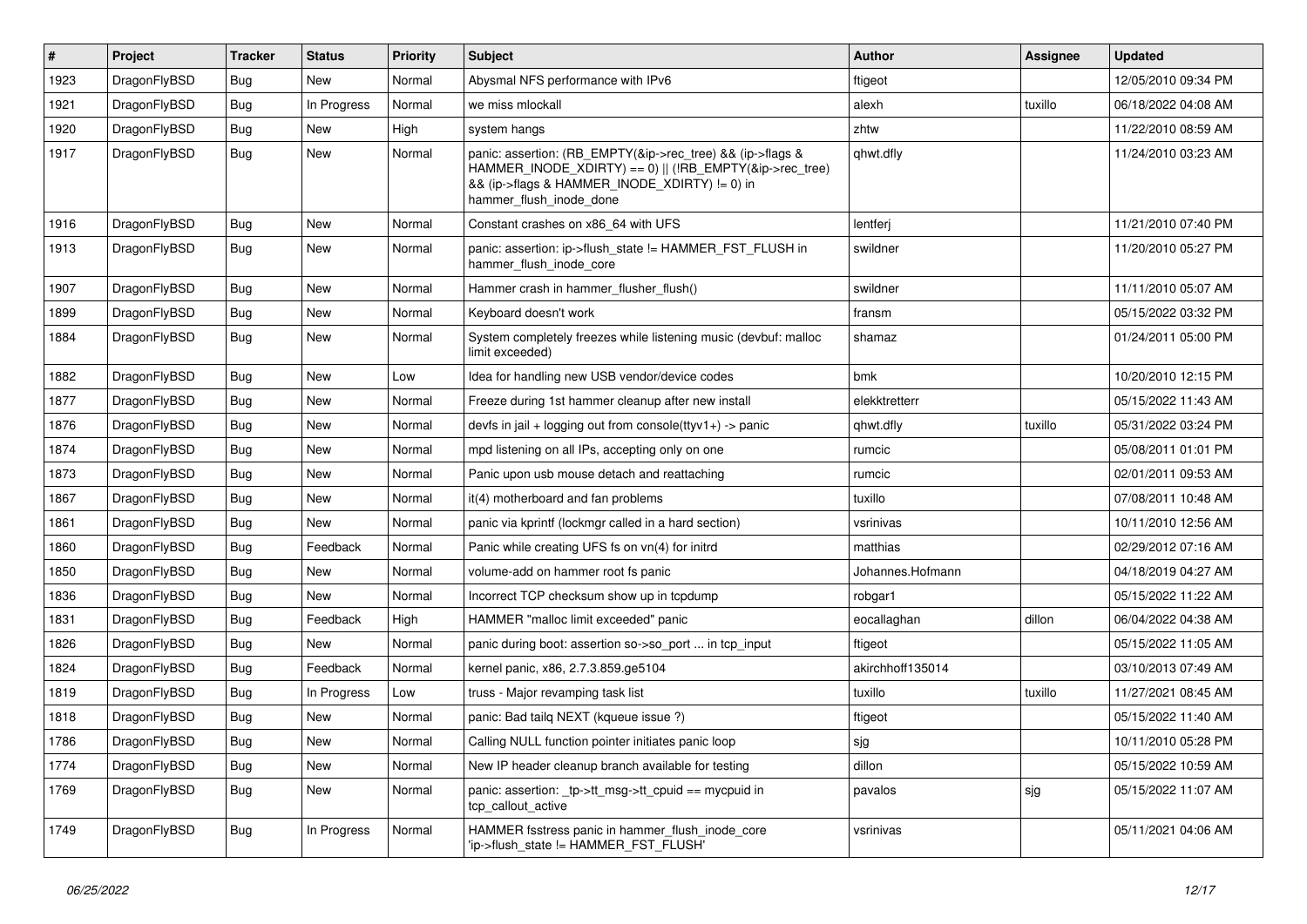| $\vert$ # | Project      | <b>Tracker</b> | <b>Status</b> | <b>Priority</b> | <b>Subject</b>                                                                                  | <b>Author</b>  | <b>Assignee</b> | <b>Updated</b>      |
|-----------|--------------|----------------|---------------|-----------------|-------------------------------------------------------------------------------------------------|----------------|-----------------|---------------------|
| 1745      | DragonFlyBSD | <b>Bug</b>     | Feedback      | Normal          | kmalloc panic                                                                                   | josepht        |                 | 05/11/2021 04:05 AM |
| 1744      | DragonFlyBSD | <b>Bug</b>     | In Progress   | Normal          | HAMMER fsstress panic in hammer_setup_child_callback                                            | vsrinivas      |                 | 05/11/2021 04:05 AM |
| 1727      | DragonFlyBSD | <b>Bug</b>     | Feedback      | Normal          | CD boot panic (2.6.1) (usb?)                                                                    | kiril          |                 | 05/15/2022 05:10 AM |
| 1718      | DragonFlyBSD | Bug            | Feedback      | Normal          | IDE disk drive not detected by x86_64 2.6.1 Live CD                                             | bcox           |                 | 11/27/2021 08:25 AM |
| 1717      | DragonFlyBSD | <b>Bug</b>     | Feedback      | Normal          | HAMMER panic in hammer_cursor_down()                                                            | josepht1       |                 | 05/11/2021 04:05 AM |
| 1714      | DragonFlyBSD | <b>Bug</b>     | <b>New</b>    | Low             | hwpmc                                                                                           | alexh          | swildner        | 08/18/2012 02:03 PM |
| 1695      | DragonFlyBSD | <b>Bug</b>     | <b>New</b>    | Normal          | NFS-related system breakdown                                                                    | Anonymous      |                 | 04/10/2014 12:35 AM |
| 1672      | DragonFlyBSD | <b>Bug</b>     | Feedback      | Normal          | panic (trap 12) around btree_search() in 2.4.1-RELEASE                                          | floid          |                 | 01/19/2015 03:36 AM |
| 1669      | DragonFlyBSD | Bug            | In Progress   | Normal          | Drive wont open using button                                                                    | elekktretterr  |                 | 02/29/2012 12:05 PM |
| 1668      | DragonFlyBSD | <b>Bug</b>     | Feedback      | Normal          | Power button not working                                                                        | elekktretterr  |                 | 03/10/2013 06:22 AM |
| 1661      | DragonFlyBSD | <b>Bug</b>     | In Progress   | Normal          | panic on password entry mount smb filesystem                                                    | vsrinivas      |                 | 11/27/2021 08:29 AM |
| 1634      | DragonFlyBSD | Bug            | New           | Normal          | panic: spin_lock: 0xe4ad1320, indefinitive wait!                                                | elekktretterr  |                 | 01/19/2015 03:21 AM |
| 1618      | DragonFlyBSD | <b>Bug</b>     | Feedback      | Normal          | collision for 'struct pmap' when using RPC and <sys user.h=""></sys>                            | carenas        |                 | 05/11/2021 04:05 AM |
| 1613      | DragonFlyBSD | <b>Bug</b>     | Feedback      | Normal          | USB Keyboard not working on master                                                              | elekktretterr  |                 | 05/11/2021 04:05 AM |
| 1594      | DragonFlyBSD | <b>Bug</b>     | New           | Normal          | Kernel panic during boot from Live CD on Dell E6400                                             | bodie          |                 | 05/11/2021 03:54 AM |
| 1593      | DragonFlyBSD | <b>Bug</b>     | Feedback      | Normal          | panic: assertion: $ccb == ap > ap$ err $ccb$ in ahci put err $ccb$                              | ftigeot        | ftigeot         | 05/15/2022 05:09 AM |
| 1592      | DragonFlyBSD | Bug            | Feedback      | Normal          | AcpiOSUnmapMemory: Warning, deallocation did not track<br>allocation.                           | eocallaghan    |                 | 06/02/2014 07:45 AM |
| 1591      | DragonFlyBSD | Bug            | Feedback      | Normal          | Lenovo X301 hangs with AHCI Driver CMD TIMEOUT<br>STS=d0 <bsy></bsy>                            | eocallaghan    |                 | 05/11/2021 04:05 AM |
| 1587      | DragonFlyBSD | <b>Bug</b>     | Feedback      | Normal          | can't gdb across fork                                                                           | corecode       | tuxillo         | 05/11/2021 03:54 AM |
| 1584      | DragonFlyBSD | Bug            | In Progress   | Normal          | can't use ssh from jail: debug1: read_passphrase: can't open<br>/dev/tty: Device busy           | corecode       | tuxillo         | 05/11/2021 03:53 AM |
| 1583      | DragonFlyBSD | <b>Bug</b>     | In Progress   | Normal          | panic: assertion: cursor->trans->sync_lock_refs > 0 in<br>hammer_recover_cursor                 | corecode       | tuxillo         | 05/11/2021 03:53 AM |
| 1580      | DragonFlyBSD | <b>Bug</b>     | Feedback      | Normal          | Panic (Fatal trap 12: page fault while in kernel mode) while playing<br>with pf and netif names | rumcic         |                 | 12/21/2018 01:21 AM |
| 1579      | DragonFlyBSD | <b>Bug</b>     | Feedback      | Normal          | dfly 2.4.1 does not like HP DL360G4p and Smart Array 6400 with<br><b>MSA20</b>                  | tomaz.borstnar | tuxillo         | 06/02/2014 02:44 PM |
| 1577      | DragonFlyBSD | <b>Bug</b>     | Feedback      | Normal          | panic: assertion: $leaf$ ->base.obi $id == ib$ ->obi $id$ in<br>hammer_ip_delete_range          | qhwt+dfly      |                 | 05/11/2021 04:01 AM |
| 1563      | DragonFlyBSD | <b>Bug</b>     | Feedback      | Normal          | reset(1) doesn't reset terminal to the defaults                                                 | hasso          |                 | 03/10/2013 04:17 AM |
| 1560      | DragonFlyBSD | <b>Bug</b>     | Feedback      | Normal          | Unable to modify partition table on ThinkPad T61p during install                                | rehsack        |                 | 01/15/2015 08:57 AM |
| 1559      | DragonFlyBSD | Bug            | New           | Normal          | kernel trap                                                                                     | phma           |                 | 11/27/2021 08:43 AM |
| 1556      | DragonFlyBSD | <b>Bug</b>     | New           | Normal          | many processes stuck in "hmrrcm", system unusable                                               | corecode       | tuxillo         | 05/11/2021 03:52 AM |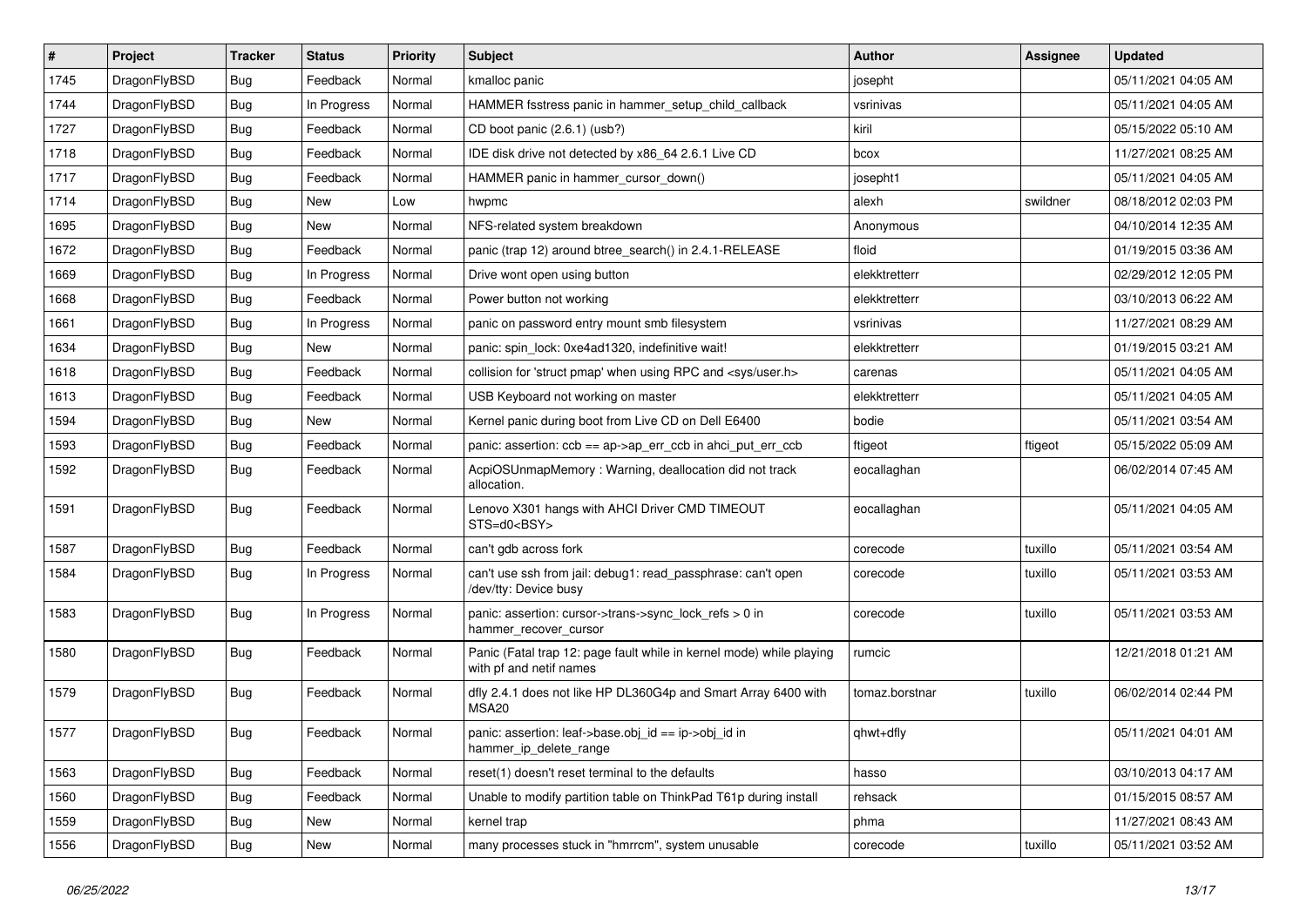| #    | Project      | <b>Tracker</b> | <b>Status</b> | <b>Priority</b> | Subject                                                                                                                                                   | Author        | <b>Assignee</b> | <b>Updated</b>      |
|------|--------------|----------------|---------------|-----------------|-----------------------------------------------------------------------------------------------------------------------------------------------------------|---------------|-----------------|---------------------|
| 1547 | DragonFlyBSD | Bug            | In Progress   | Normal          | disklabel64 automatic sizing                                                                                                                              | corecode      | tuxillo         | 05/11/2021 03:52 AM |
| 1538 | DragonFlyBSD | Bug            | New           | Low             | mountroot should probe file systems                                                                                                                       | corecode      | alexh           | 11/24/2010 06:35 PM |
| 1532 | DragonFlyBSD | Bug            | New           | Low             | jemalloc doesn't work on DragonFly                                                                                                                        | hasso         | sjg             | 08/02/2011 01:14 AM |
| 1528 | DragonFlyBSD | Bug            | In Progress   | Normal          | ktrace does not show proper return values for pipe(2)                                                                                                     | corecode      | tuxillo         | 05/11/2021 03:52 AM |
| 1525 | DragonFlyBSD | Bug            | New           | Normal          | boehm-gc problems                                                                                                                                         | hasso         |                 | 10/13/2012 07:13 PM |
| 1521 | DragonFlyBSD | Bug            | Feedback      | Normal          | amd64 2.4 livecd won't mount root at boot                                                                                                                 | bolapara      |                 | 01/28/2018 03:45 AM |
| 1502 | DragonFlyBSD | Bug            | In Progress   | Normal          | Lock while deleting files from nohistory HAMMER directories                                                                                               | hasso         |                 | 03/10/2013 04:28 AM |
| 1489 | DragonFlyBSD | Bug            | Feedback      | Normal          | panic: ufs dirbad: bad dir                                                                                                                                | rumcic        |                 | 03/10/2013 04:34 AM |
| 1486 | DragonFlyBSD | Bug            | Feedback      | Normal          | Interrupt storm related to SATA DVD device                                                                                                                | hasso         |                 | 05/11/2021 04:01 AM |
| 1481 | DragonFlyBSD | Bug            | Feedback      | Normal          | panic: assertion: kva_p(buf) in soopt_from_kbuf (after ipfw pipe<br>show, 2.2.1-R)                                                                        | combiner      |                 | 05/11/2021 04:01 AM |
| 1475 | DragonFlyBSD | Bug            | In Progress   | Normal          | kernel blocks with low memory and syscons setting a high res mode<br>/ scrollback                                                                         | corecode      | tuxillo         | 05/11/2021 03:52 AM |
| 1474 | DragonFlyBSD | Bug            | <b>New</b>    | Normal          | ithread 1 unexpectedly rescheduled                                                                                                                        | corecode      | tuxillo         | 05/11/2021 03:52 AM |
| 1469 | DragonFlyBSD | Bug            | In Progress   | Normal          | Hammer history security concern                                                                                                                           | corecode      | tuxillo         | 05/11/2021 03:52 AM |
| 1463 | DragonFlyBSD | Bug            | New           | Normal          | Mountroot before drives are initialized                                                                                                                   | elekktretterr |                 | 12/07/2010 01:30 PM |
| 1456 | DragonFlyBSD | Bug            | Feedback      | Normal          | Microsoft wireless desktop problems                                                                                                                       | elekktretterr |                 | 01/15/2015 08:34 AM |
| 1454 | DragonFlyBSD | Bug            | Feedback      | Normal          | Unable to boot from external USB DVD drive                                                                                                                | elekktretterr |                 | 05/11/2021 04:01 AM |
| 1448 | DragonFlyBSD | Bug            | Feedback      | Normal          | panic: assertion: _tp->tt_msg->tt_cpuid == mycpuid in<br>tcp_callout_active tcp_output tcp_usr_send netmsg_pru_send<br>netmsg_service tcpmsg_service_loop | dillon        |                 | 05/11/2021 04:00 AM |
| 1442 | DragonFlyBSD | Bug            | New           | Normal          | blocking SIGSEGV and triggering a segment violation produces an<br>all CPU consuming process                                                              | corecode      | tuxillo         | 05/11/2021 03:52 AM |
| 1440 | DragonFlyBSD | Bug            | New           | Normal          | ptrace/gdb doesn't work after process blocks SIGTRAP                                                                                                      | corecode      | tuxillo         | 05/11/2021 03:52 AM |
| 1430 | DragonFlyBSD | Bug            | New           | Normal          | Buggy w(1)?                                                                                                                                               | hasso         | alexh           | 11/24/2010 08:09 AM |
| 1429 | DragonFlyBSD | Bug            | Feedback      | Normal          | vkernel bug - "mfree: m->m nextpkt != NULL"                                                                                                               | dillon        |                 | 05/11/2021 04:00 AM |
| 1428 | DragonFlyBSD | <b>Bug</b>     | Feedback      | Low             | POSIX.1e implementation is too old                                                                                                                        | hasso         | tuxillo         | 05/11/2021 04:00 AM |
| 1411 | DragonFlyBSD | <b>Bug</b>     | Feedback      | Normal          | Burning doesn't work with ahci(4)                                                                                                                         | hasso         | dillon          | 05/11/2021 04:00 AM |
| 1397 | DragonFlyBSD | <b>Bug</b>     | Feedback      | Normal          | jobs -I output inconsistency when called from script                                                                                                      | Anonymous     | tuxillo         | 05/15/2022 05:07 AM |
| 1390 | DragonFlyBSD | <b>Bug</b>     | In Progress   | Normal          | Use $\mathsf{id}\_$ t type for {get,set}priority()                                                                                                        | Anonymous     | tuxillo         | 07/05/2019 02:18 AM |
| 1387 | DragonFlyBSD | <b>Bug</b>     | Feedback      | Normal          | zero-size malloc and ps: kvm_getprocs: Bad address                                                                                                        | qhwt+dfly     |                 | 05/11/2021 04:00 AM |
| 1368 | DragonFlyBSD | <b>Bug</b>     | In Progress   | Normal          | suspend signal race?                                                                                                                                      | qhwt+dfly     |                 | 05/11/2021 03:51 AM |
| 1336 | DragonFlyBSD | <b>Bug</b>     | In Progress   | Normal          | Still looking for reports of missed directory entries w/ HAMMER                                                                                           | dillon        |                 | 05/11/2021 04:00 AM |
| 1332 | DragonFlyBSD | <b>Bug</b>     | Feedback      | Normal          | DFBSD 2.2 - Booting usbcdrom/usbsticks on thinkpad hangs on<br>"BTX Halted"                                                                               | tuxillo       |                 | 05/11/2021 04:00 AM |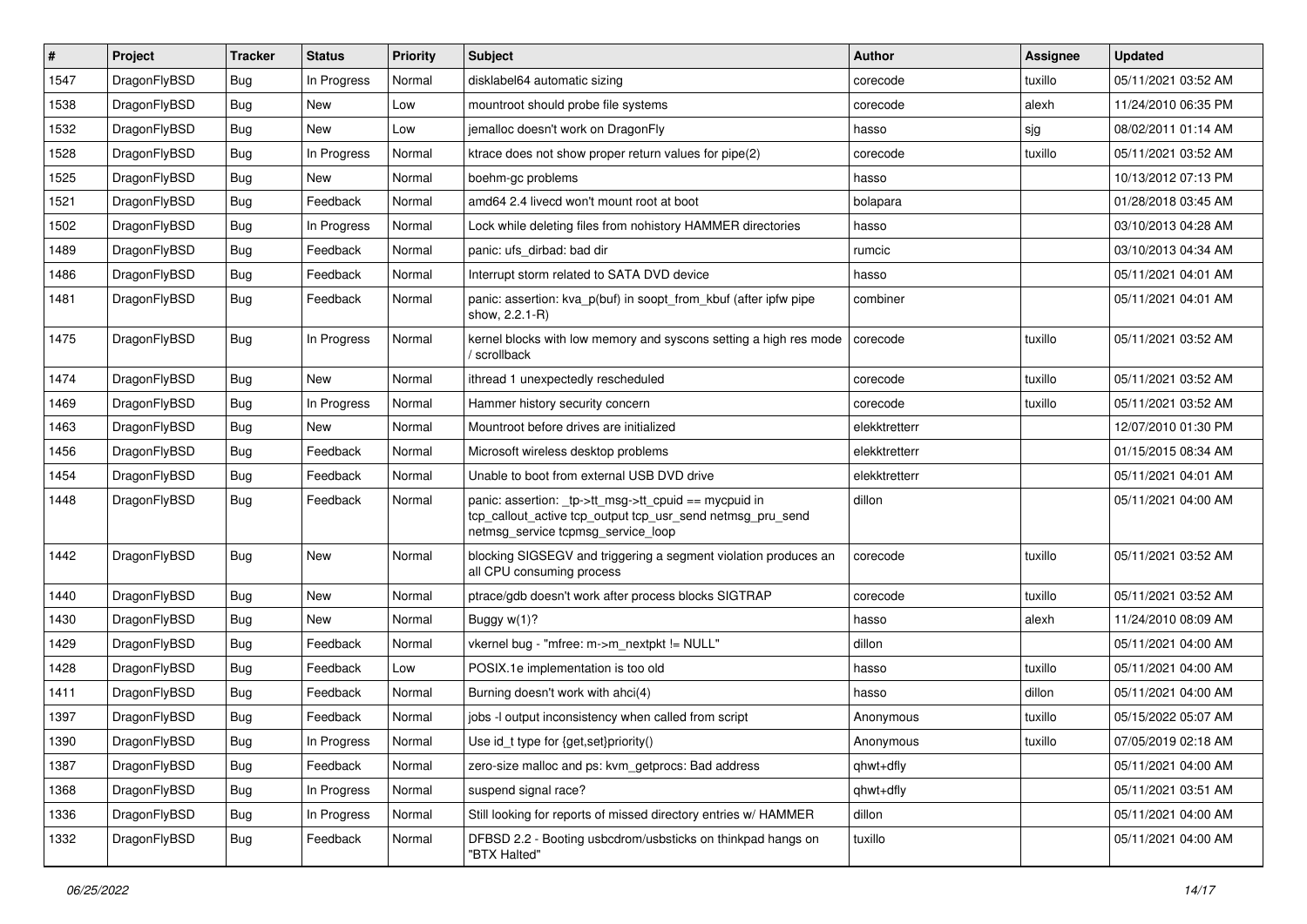| $\sharp$ | Project      | <b>Tracker</b> | <b>Status</b> | <b>Priority</b> | Subject                                                                         | Author             | Assignee | <b>Updated</b>      |
|----------|--------------|----------------|---------------|-----------------|---------------------------------------------------------------------------------|--------------------|----------|---------------------|
| 1330     | DragonFlyBSD | <b>Bug</b>     | Feedback      | Normal          | Hammer, usb disk, SYNCHRONIZE CACHE failure                                     | josepht            |          | 06/02/2014 04:56 AM |
| 1313     | DragonFlyBSD | <b>Bug</b>     | New           | Low             | Signal code in kernel needs major overhaul (signal queues,<br>si code, si addr) | hasso              |          | 05/11/2021 04:00 AM |
| 1307     | DragonFlyBSD | <b>Bug</b>     | In Progress   | Normal          | hammer tid -2 shows unexpected result                                           | corecode           |          | 10/18/2016 05:29 PM |
| 1302     | DragonFlyBSD | Bug            | In Progress   | Normal          | Checkpoint regression?                                                          | sjg                | sjg      | 07/10/2013 05:22 PM |
| 1293     | DragonFlyBSD | <b>Bug</b>     | <b>New</b>    | Normal          | 2.2.1-REL Installer Request                                                     | mk                 | tuxillo  | 05/11/2021 04:00 AM |
| 1287     | DragonFlyBSD | <b>Bug</b>     | Feedback      | Normal          | altq configuration doesn't work                                                 | corecode           | tuxillo  | 05/11/2021 03:51 AM |
| 1282     | DragonFlyBSD | <b>Bug</b>     | Feedback      | Normal          | panic (trap 12) when booting SMP kernel on Atom 330 (dual core)                 | tomaz.borstnar     |          | 05/11/2021 04:00 AM |
| 1250     | DragonFlyBSD | <b>Bug</b>     | Feedback      | Normal          | Panic upon plugging an USB flash drive into the machine                         | rumcic             |          | 03/10/2013 05:17 AM |
| 1249     | DragonFlyBSD | Bug            | Feedback      | Normal          | panic: ffs_vfree: freeing free inode                                            | rumcic             |          | 03/10/2013 05:13 AM |
| 1246     | DragonFlyBSD | <b>Bug</b>     | New           | Normal          | bad resolution (monitor desync) with livedvd                                    | Przem0l            |          | 02/18/2014 06:29 AM |
| 1218     | DragonFlyBSD | Bug            | In Progress   | Normal          | panic: assertion: error == 0 in hammer_start_transaction                        | rumcic             |          | 05/11/2021 04:00 AM |
| 1198     | DragonFlyBSD | <b>Bug</b>     | <b>New</b>    | High            | DDB loops panic in db_read_bytes                                                | corecode           | tuxillo  | 05/11/2021 03:51 AM |
| 1194     | DragonFlyBSD | <b>Bug</b>     | New           | Normal          | SCSI errors while trying to copy photos from my camera                          | elekktretterr      |          | 01/14/2015 04:39 PM |
| 1193     | DragonFlyBSD | Bug            | New           | Normal          | kernel doesn't recognize cdrom drive                                            | nonsolosoft        |          | 01/25/2014 09:11 PM |
| 1185     | DragonFlyBSD | <b>Bug</b>     | <b>New</b>    | High            | need a tool to merge changes into /etc                                          | wa1ter             |          | 02/18/2014 06:02 AM |
| 1181     | DragonFlyBSD | <b>Bug</b>     | In Progress   | Normal          | ACX111 panic                                                                    | elekktretterr      |          | 05/11/2021 04:00 AM |
| 1148     | DragonFlyBSD | <b>Bug</b>     | In Progress   | Low             | BCM4311 wireless network adapter detected but not functional                    | archimedes.gaviola |          | 05/11/2021 04:00 AM |
| 1144     | DragonFlyBSD | Bug            | Feedback      | Normal          | Incorrect clock under KVM                                                       | msylvan            |          | 03/09/2013 01:17 PM |
| 1127     | DragonFlyBSD | <b>Bug</b>     | Feedback      | Low             | cdrom drive not detected                                                        | tgr                | corecode | 01/15/2015 08:55 AM |
| 1101     | DragonFlyBSD | <b>Bug</b>     | Feedback      | Normal          | ohci related panic                                                              | polachok           |          | 05/11/2021 04:00 AM |
| 1030     | DragonFlyBSD | <b>Bug</b>     | In Progress   | Normal          | msdosfs umount panic                                                            | corecode           | tuxillo  | 05/11/2021 03:51 AM |
| 998      | DragonFlyBSD | Bug            | In Progress   | Normal          | Unconfiguring a vn while it is mounted                                          | rumcic             | tuxillo  | 05/11/2021 04:00 AM |
| 989      | DragonFlyBSD | <b>Bug</b>     | New           | Normal          | installer/fdisk trouble with wrapped values                                     | Discodestroyer     |          | 02/18/2014 06:27 AM |
| 979      | DragonFlyBSD | Bug            | Feedback      | Normal          | Failure-prone USB mass storage (SB600? msdosfs? CAM?)                           | floid              |          | 01/15/2015 08:38 AM |
| 911      | DragonFlyBSD | <b>Bug</b>     | Feedback      | Normal          | kldload/kernel linker can exceed malloc reserve and panic system                | corecode           | tuxillo  | 05/11/2021 03:51 AM |
| 901      | DragonFlyBSD | <b>Bug</b>     | Feedback      | Normal          | route show needs to get data from all cpus                                      | corecode           | tuxillo  | 05/11/2021 03:50 AM |
| 884      | DragonFlyBSD | <b>Bug</b>     | In Progress   | High            | Performance/memory problems under filesystem IO load                            | hasso              |          | 05/11/2021 03:50 AM |
| 847      | DragonFlyBSD | <b>Bug</b>     | Feedback      | Normal          | processes getting stuck on mount point                                          | corecode           | tuxillo  | 05/11/2021 03:50 AM |
| 846      | DragonFlyBSD | Bug            | Feedback      | Normal          | USB bugs:usb mouse can't used!                                                  | frankning          |          | 01/15/2015 08:36 AM |
| 806      | DragonFlyBSD | <b>Bug</b>     | Feedback      | Normal          | boot error on MacBook                                                           | tralamazza         |          | 06/04/2022 05:28 AM |
| 781      | DragonFlyBSD | <b>Bug</b>     | In Progress   | Normal          | fdisk uses wrong geometry on usb flash drives                                   | corecode           | tuxillo  | 05/11/2021 03:50 AM |
| 742      | DragonFlyBSD | Bug            | In Progress   | Normal          | umount problems with multiple mounts                                            | corecode           | tuxillo  | 06/25/2022 04:02 AM |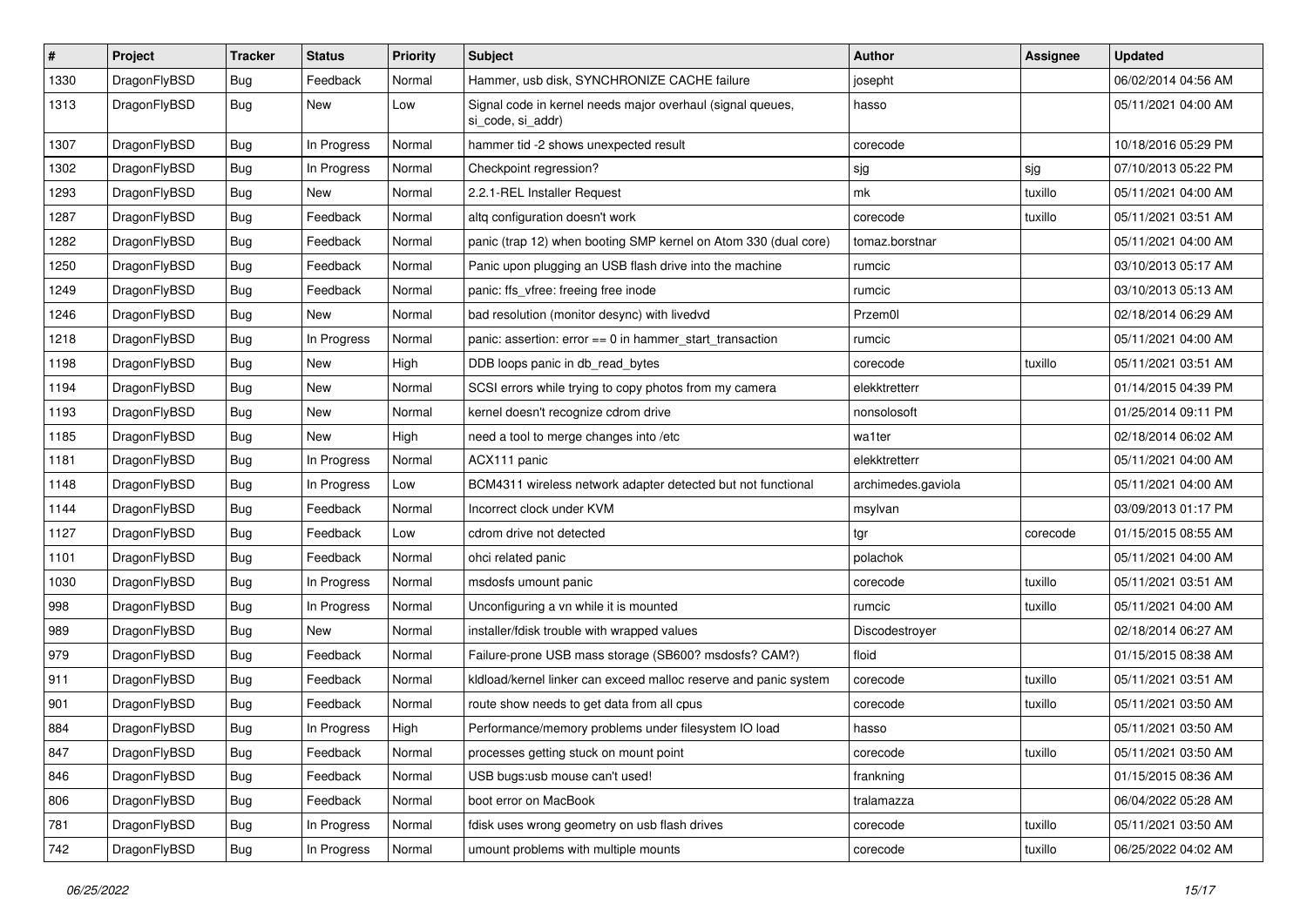| $\pmb{\#}$ | Project      | <b>Tracker</b> | <b>Status</b> | Priority | Subject                                                                                 | <b>Author</b>     | <b>Assignee</b> | <b>Updated</b>      |
|------------|--------------|----------------|---------------|----------|-----------------------------------------------------------------------------------------|-------------------|-----------------|---------------------|
| 731        | DragonFlyBSD | Bug            | <b>New</b>    | Normal   | system freeze on "slice too large"                                                      | corecode          | tuxillo         | 06/25/2022 04:01 AM |
| 725        | DragonFlyBSD | Bug            | In Progress   | Low      | 'make distribution' fails w/'ro' /usr/obj                                               | c.turner          |                 | 03/09/2013 01:01 PM |
| 679        | DragonFlyBSD | Bug            | <b>New</b>    | Low      | Netgraph backward compatibility for old *LEN constants                                  | nant              | nant            | 02/18/2014 05:45 AM |
| 604        | DragonFlyBSD | <b>Bug</b>     | In Progress   | Normal   | 1.8.1-RELEASE - clock runs fast on mainboard ASUS P5A-B                                 | yeti              |                 | 05/11/2021 03:55 AM |
| 600        | DragonFlyBSD | Bug            | New           | Low      | /sys/libkern/karc4random                                                                | robin carey5      | profmakx        | 01/19/2015 03:07 AM |
| 599        | DragonFlyBSD | Bug            | New           | Urgent   | 1.9.0 reproducable panic                                                                | pavalos           |                 | 12/22/2010 01:08 AM |
| 570        | DragonFlyBSD | Bug            | Feedback      | Normal   | 1.8.x: ACPI problems                                                                    | qhwt+dfly         |                 | 06/02/2014 03:45 AM |
| 385        | DragonFlyBSD | Bug            | Feedback      | Low      | Mail archive address removal                                                            | justin            | justin          | 03/09/2013 11:24 AM |
| 341        | DragonFlyBSD | <b>Bug</b>     | New           | Normal   | Vinum erroneously repors devices as busy                                                | corecode          | swildner        | 01/21/2012 04:50 AM |
| 331        | DragonFlyBSD | Bug            | In Progress   | Normal   | ftpsesame (aka Bridging S01E03)                                                         | bastyaelvtars     |                 | 03/09/2013 12:28 PM |
| 293        | DragonFlyBSD | Bug            | Feedback      | Low      | Various updates to the handbook                                                         | victor            | victor          | 03/10/2013 04:46 AM |
| 285        | DragonFlyBSD | Bug            | Feedback      | Low      | interrupt latency with re without ip address configured                                 | thomas.nikolajsen |                 | 02/20/2014 10:30 AM |
| 243        | DragonFlyBSD | Bug            | Feedback      | Normal   | weird behavior in the shell                                                             | swildner          |                 | 05/31/2022 02:51 PM |
| 168        | DragonFlyBSD | Bug            | In Progress   | Normal   | Livelocked limit engaged while trying to setup IPW wireless                             | mschacht          | sepherosa       | 05/11/2021 04:05 AM |
| 3312       | DragonFlyBSD | Submit         | <b>New</b>    | Normal   | hammer2: redundant chain modify after chain creation                                    | tkusumi           |                 | 05/15/2022 01:35 PM |
| 3276       | DragonFlyBSD | Submit         | <b>New</b>    | Normal   | Add option controlling whether gpt expand expands the last partition<br>(needs testing) | falsifian         |                 | 07/10/2021 03:35 AM |
| 3227       | DragonFlyBSD | Submit         | New           | Normal   | Add HAMMER2 instructions in the installation medium README                              | daftaupe          |                 | 03/26/2020 03:34 PM |
| 3206       | DragonFlyBSD | Submit         | <b>New</b>    | Normal   | update psm/kbd to FreeBSD 12.0 code                                                     | htse              |                 | 10/05/2019 03:49 PM |
| 3201       | DragonFlyBSD | Submit         | <b>New</b>    | Normal   | Fixes make search display                                                               | htse              |                 | 08/20/2021 04:02 PM |
| 3160       | DragonFlyBSD | Submit         | In Progress   | Normal   | State the implementation difference in pkill/pgrep manual                               | sevan             | tuxillo         | 06/03/2022 05:15 PM |
| 3154       | DragonFlyBSD | Submit         | <b>New</b>    | Normal   | Update serial handling in bootloader                                                    | ddegroot          | dillon          | 11/06/2018 11:21 PM |
| 3147       | DragonFlyBSD | Submit         | <b>New</b>    | Normal   | Enable headless installation                                                            | ddegroot          |                 | 10/09/2018 01:25 PM |
| 3145       | DragonFlyBSD | Submit         | In Progress   | Normal   | Update libelf to FreeBSD 12 current and build as base library usable<br>by ports        | davshao           | tuxillo         | 08/20/2021 03:58 PM |
| 3142       | DragonFlyBSD | Submit         | New           | Normal   | lib/libdmsg: Unbreak using new API EVP_CIPHER_CTX_new()                                 | tkusumi           |                 | 07/08/2018 04:18 AM |
| 3135       | DragonFlyBSD | Submit         | New           | Normal   | Add EVFILT_RECV and EVFILT_SEND                                                         | tautolog          |                 | 05/25/2018 09:59 PM |
| 3041       | DragonFlyBSD | Submit         | <b>New</b>    | Normal   | firmware: Remove embedding of multiple images in one module.                            | Anonymous         |                 | 12/25/2020 02:15 AM |
| 3031       | DragonFlyBSD | Submit         | In Progress   | Normal   | Update drm/radeon to Linux 4.7.10 as much as possible                                   | davshao           | ftigeot         | 08/19/2021 12:33 PM |
| 2933       | DragonFlyBSD | Submit         | New           | Normal   | Remove unix domain socket support from cat(1)                                           | sevan             |                 | 08/01/2016 08:10 PM |
| 2921       | DragonFlyBSD | Submit         | New           | Normal   | Allow moused to accept userland mouse events                                            | tautolog          |                 | 05/11/2021 04:08 AM |
| 2790       | DragonFlyBSD | Submit         | New           | Low      | filedesc softrefs increment code factoring                                              | dclink            |                 | 02/21/2015 04:00 AM |
| 2721       | DragonFlyBSD | Submit         | Feedback      | Low      | Some few zalloc calls to objcache ones replacements                                     | dclink            | tuxillo         | 05/11/2021 04:08 AM |
| 2717       | DragonFlyBSD | Submit         | Feedback      | Normal   | Out of range numeric handling                                                           | dclink            | tuxillo         | 05/11/2021 04:08 AM |